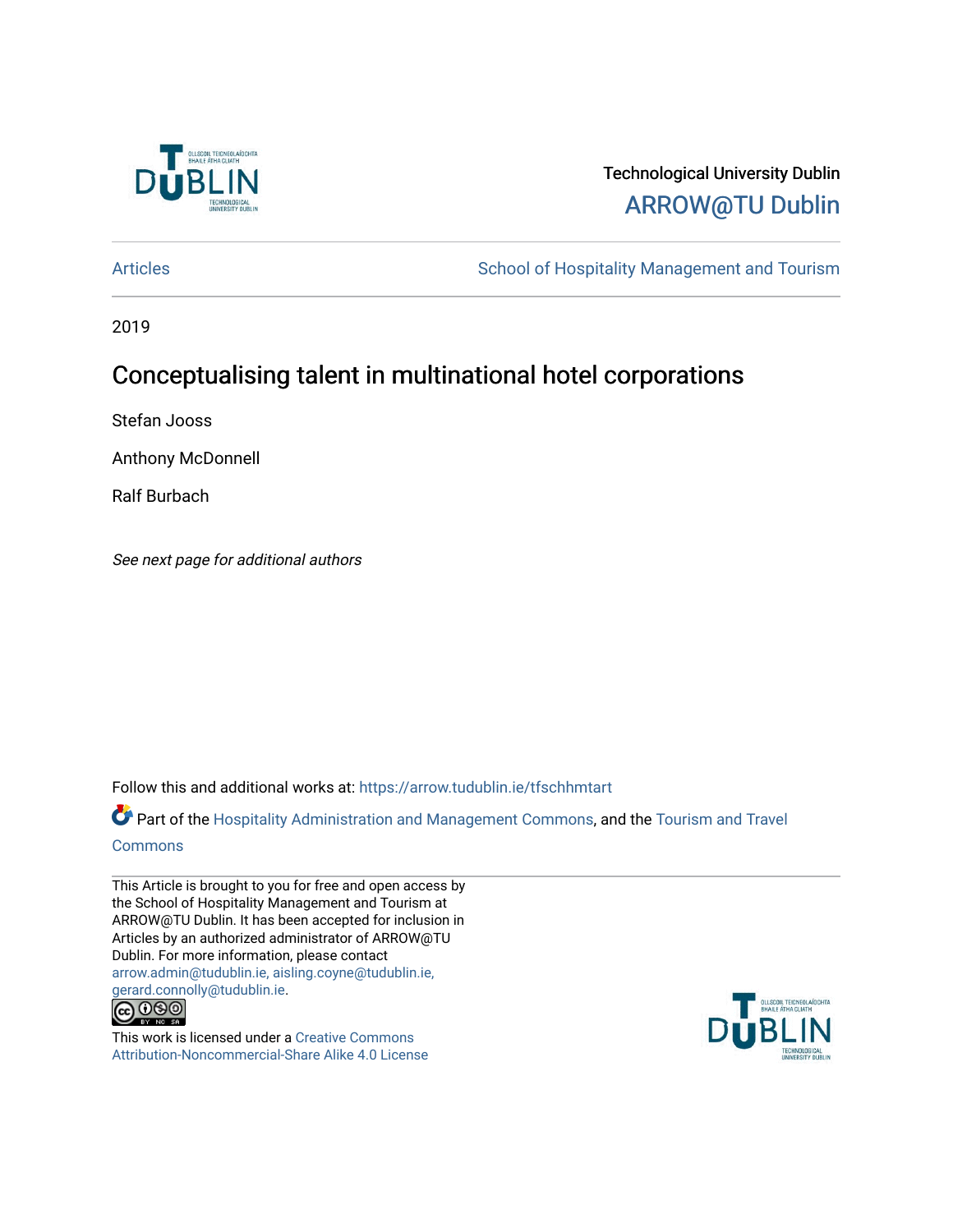### Authors

Stefan Jooss, Anthony McDonnell, Ralf Burbach, and Vlad Vaiman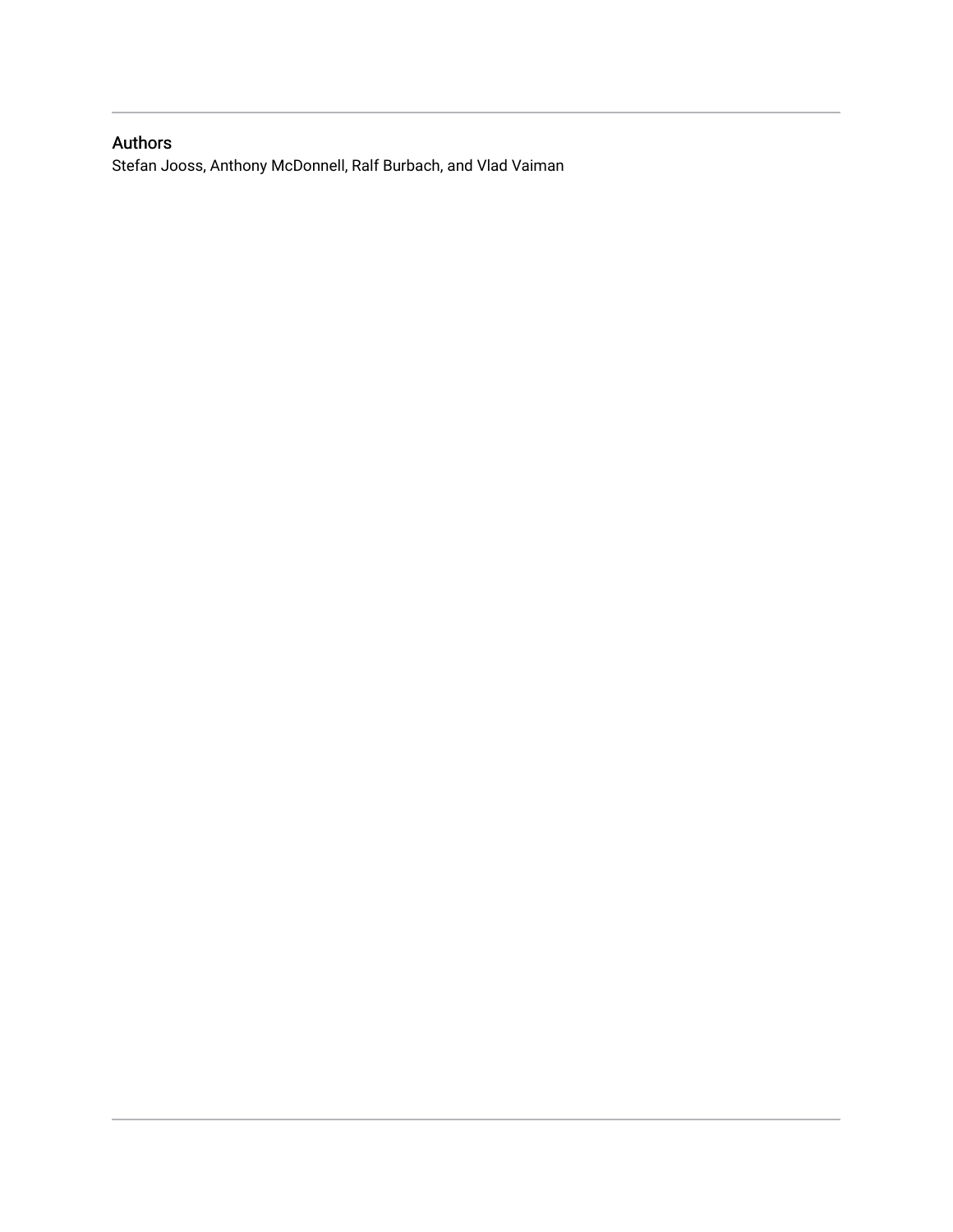# Conceptualising talent in multinational hotel corporations

Stefan Jooss and Anthony McDonnell Cork University Business School, University College Cork, Cork, Ireland

Ralf Burbach School of Hospitality Management and Tourism, Technological University Dublin, Dublin, Ireland, and

> Vlad Vaiman California Lutheran University, Thousand Oaks, California, USA

Abstract

Purpose – To identify, develop and retain talent, an important first step is to ensure that key stakeholders in the talent management (TM) process have a shared view of what is meant by talent within the organisation. The purpose of this paper is to conceptualise how talent is defined in the context of the hospitality industry and to examine the degree of (mis)alignment among corporate and business unit leaders.

**Design/methodology/approach** – The paper uses a qualitative approach consisting of 73 interviews with stakeholders at corporate and business unit levels in three multinational hotel corporations. In addition, documents were collected and analysed to support the interview data.

Findings – Each organisation had a formal approach to conceptualising talent at a corporate level. Both inclusive and exclusive views on talent as well as a broad set of characteristics that make up talent were reported with the importance of organisational values being prominent. However, despite formal global policies being in place, considerable divergence in practice was found across organisational levels.

**Practical implications** – A lack of clarity on what talent means in an organisational setting may lead to an inconsistent talent identification process which may lead to negative perceptions of fairness among employees. This may, in turn, bring about disgruntled employees and increased turnover.

**Originality/value** – This paper provides empirical evidence to the limited body of knowledge on the conceptualisation of talent. The display of organisational values emerged as important to being labelled talent, a factor that has received scant consideration in the literature.

Keywords Hotels, Multinational corporations, Talent management, Talent identification, Multilevel case study, Talent conceptualisation

Paper type Research paper

#### Introduction

While talent has been identified as a critical source of competitive advantage by both practitioners and academics, organisations often appear to struggle to articulate the actual meaning of talent ([Strack](#page-21-0) *et al.*, 2013). As a result, talent management (TM), in practice, often appears to be "*ad hoc*, unstructured and fragmented" (Jones *et al.*[, 2012](#page-20-0), p. 399). Organisations seem to apply a "practical and pragmatic" approach to TM which focuses on short-term needs [\(Cooke](#page-19-0) et al., 2014, p. 234) rather than treating it in a more strategic way. TM can be defined as "the process through which organizations meet their needs for talent" (adapted from [Cappelli and Keller, 2017](#page-18-0), p. 28) with two strands dominating the discourse ([McDonnell](#page-20-1) *et al.*, 2017). The first strand focuses on key individuals or talent ([Dries and Pepermans, 2012;](#page-19-1) [Björkman](#page-18-1) et al., 2013; [Tansley and](#page-21-1)



International Journal of Contemporary Hospitality Management Vol. 31 No. 10, 2019 pp. 3879-3898 © Emerald Publishing Limited 0959-6119 DOI [10.1108/IJCHM-10-2018-0849](http://dx.doi.org/10.1108/IJCHM-10-2018-0849)

Received 28 October 2018 Revised 27 January 2019 Accepted 7 March 2019

Conceptualising

talent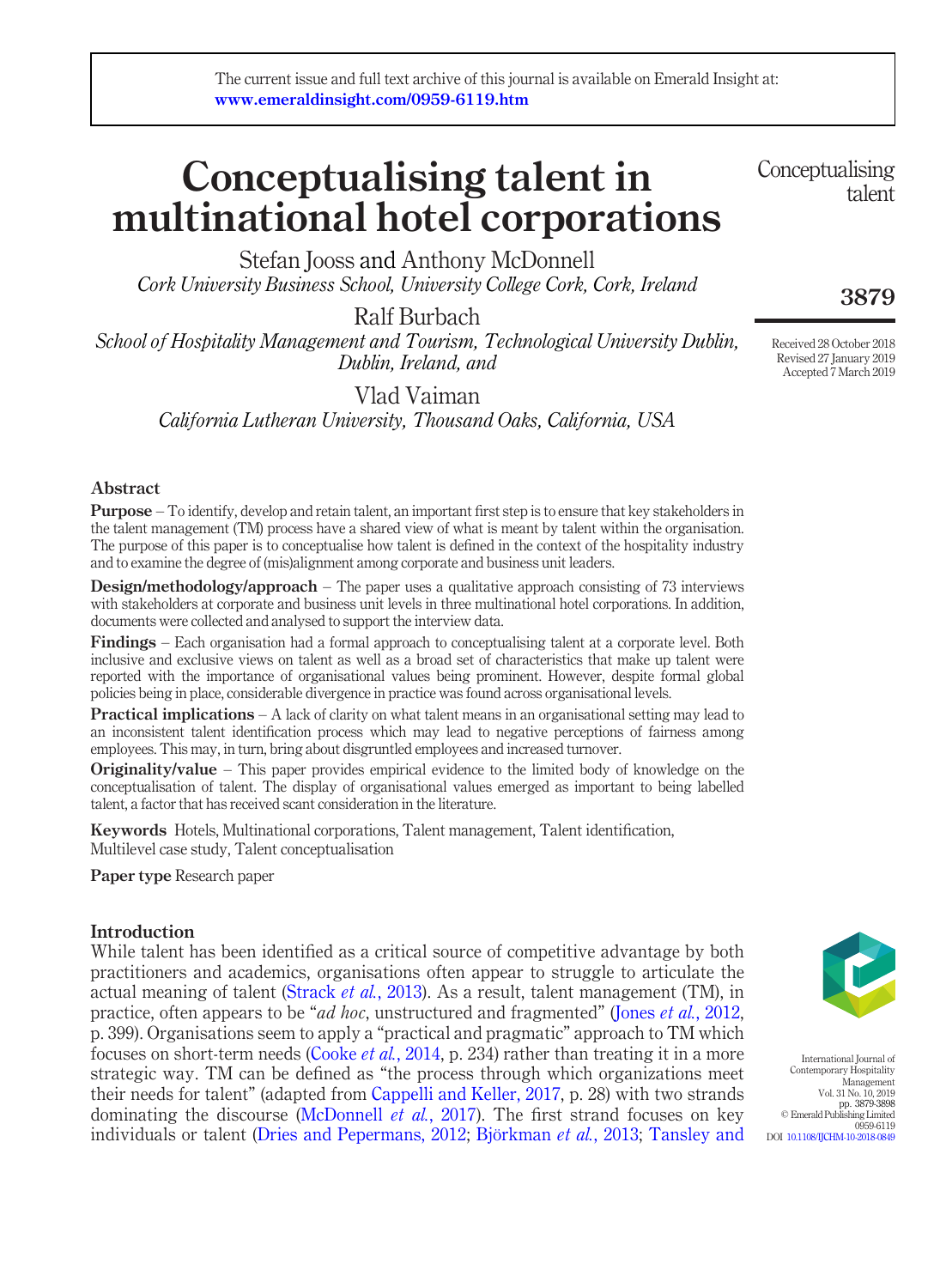[Tietze, 2013\)](#page-21-1). The second strand focuses on the deployment of policies and procedures for managing these individuals ([Vaiman and Collings, 2015](#page-21-2); [Cappelli, 2008;](#page-18-2) [Collings](#page-18-3) [and Mellahi, 2009](#page-18-3)). We argue that the development of an understanding what talent means and an appreciation of its importance are essential precursors to establishing an effective TM system. Scholars have asserted that research needs to address urgently how organisations in a particular setting actually understand talent ([Thunnissen](#page-21-3) *et al.*, [2013](#page-21-3)). However, the extant literature reveals a lack of clarity, conceptualisation and theorisation, along with a significant lack of empirical evidence with regard to the notion of talent [\(Festing](#page-19-2) et al., 2013; [McDonnell](#page-20-1) et al., 2017). IJCHM

> This paper attempts to contribute to better conceptualisation of talent through focusing on the luxury hotel sector. The broader TM literature has also paid little attention to the hospitality industry despite its economic and social importance across the world. Moreover, the hospitality industry faces significant talent shortages and struggles to attract and retain talent because of a dynamic labour market and a poor industry image ([Deery and Jago,](#page-19-3) [2015](#page-19-3)). The paper addresses the question, how do leaders across corporate and business unit levels conceptualise talent in multinational hotel corporations? By comparing and contrasting views of both levels, we aim to reveal the headquarters' view of what they perceive talent to be  $vis\cdot\hat{a}-vis$  how the concept of talent is understood at the business unit level. Understanding the "black box" of business unit approaches to talent ([Tarique and](#page-21-4) [Schuler, 2018](#page-21-4), p. 95) appears critical, as it is supervisors and managers who implement TM practices. Using a multiple case study design enables us to elucidate alignment and misalignment in these organisations. Organisations often view their human resource management (HRM) practices as a valuable competence that they would like to replicate and exploit across business units. They seek consistency to strengthen their corporate culture and they aim to enhance equity and procedural justice in the firm [\(Björkman and Lervik,](#page-18-4) [2007](#page-18-4)). However, the extent to which this takes place in the context of how talent is defined and managed is unclear. A lack of clarity on what talent means in an organisation may lead to misalignment and an inefficient talent identification process and, thus, may hinder the establishment of a global talent pool. It may also lead to negative perceptions around fairness among employees in an organisation. The findings of this study can support leaders in better understanding the concept of talent and whether key stakeholders in the TM system are operating off the same perspectives.

#### Understanding "talent"

The term talent has had many different meanings over the centuries [\(Tansley, 2011\)](#page-21-5). While described as a denomination of weight and a monetary unit in antiquity, the meaning changed from an inclination in the thirteenth century to a treasure in the fifteenth century and to a special natural ability in the seventeenth century. Terminological ambiguity around talent is evident in current debates, as it can refer to all people, a subset of people or a wide or narrow set of characteristics.

[Gallardo-Gallardo](#page-19-4) *et al.*'s (2013) review depicts two overarching strands in the literature towards talent: the *subject approach* views talent as people, whereas the *object approach* depicts talent as characteristics that people have or not. Following the object approach, some scholars, particularly in the educational psychology literature, argue that these characteristics are innate and, therefore, refer to talent as natural abilities and gifts ([Nijs](#page-20-2) et al.[, 2014\)](#page-20-2). These innate abilities emerge at early ages (children and adolescents) are assumed to be very rare and allow outstanding performance in a particular domain, for example, music, sport, arts and science [\(Meyers](#page-20-3) *et al.*, 2013). Other scholars contend that people's characteristics can be developed and refer to talent as mastery, that is,

31,10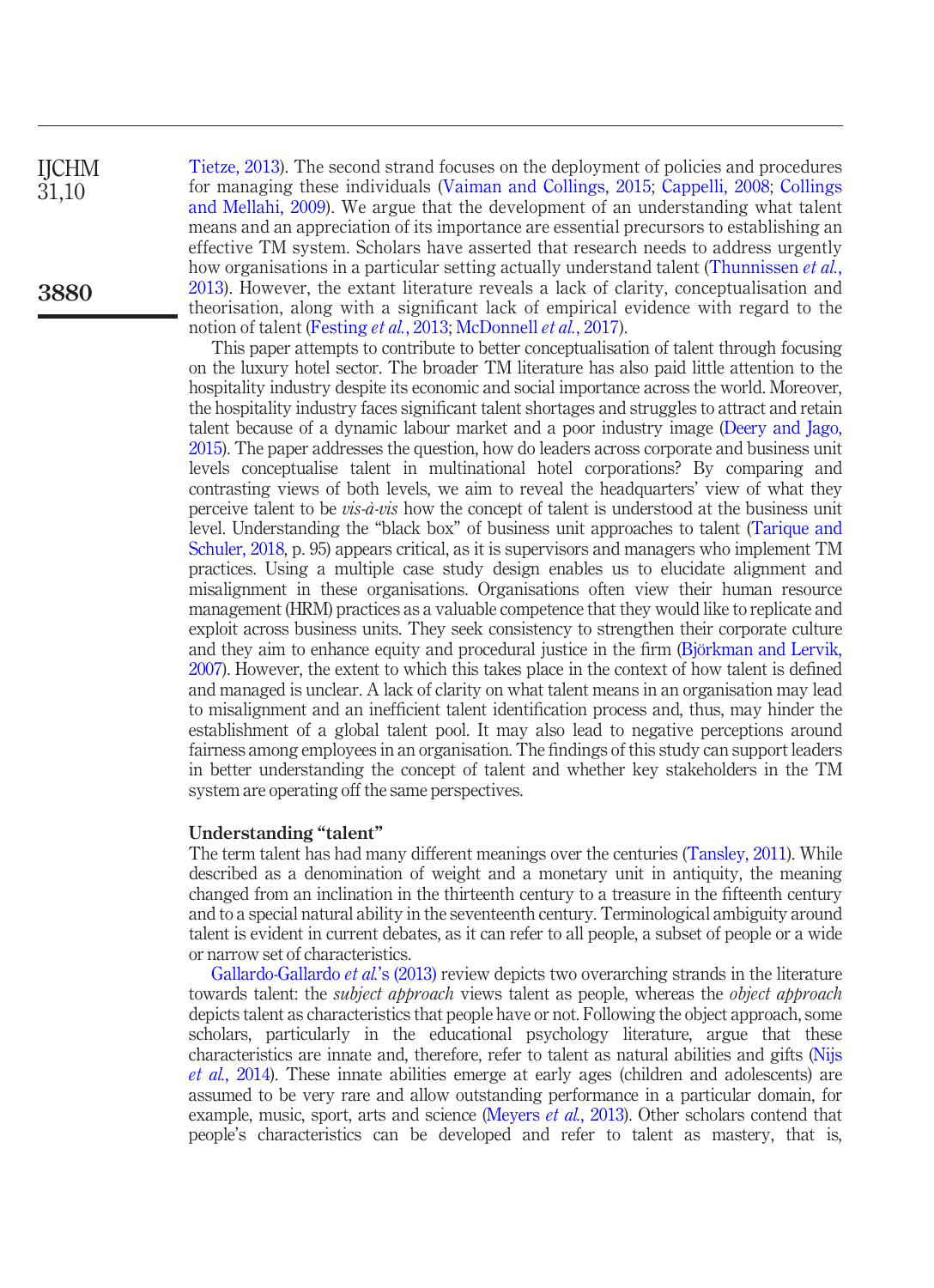systematically advanced knowledge, skills and abilities [\(Silzer and Dowell, 2009](#page-20-4); Conceptualising [Schiemann, 2014](#page-20-5)). This will result in individual differences which is the approach mostly applied in the industrial and organisational psychology literature [\(Dries, 2013b\)](#page-19-5). This approach also implies that talent needs to be proven over time, for example, by demonstrating consistent above-average performance ([Dries and Pepermans, 2007](#page-19-6)). Other forms of the object approach are talent as commitment ([Ulrich and Smallwood, 2012\)](#page-21-6), talent as fit [\(Tansley](#page-21-7) et al., 2006) and talent as capital [\(Collings, 2014](#page-18-5)). Talent as commitment focuses on an individual's behaviour towards his or her work and the employing organisation. [Ulrich and Smallwood \(2012\)](#page-21-6) describe commitment as the willingness to do a job. It also includes the perseverance and energy displayed while at work. Moreover, commitment acts as a barrier to leaving an organisation, that is, it is a positive predictor of retention [\(Gallardo-Gallardo](#page-19-4) *et al.*, 2013). Talent as fit refers to a fit between an individual's talent and the operating context, that is, the right place, position and time [\(Coulson-Thomas,](#page-19-7) [2012\)](#page-19-7). The organisational culture and the industry may have a significant impact on performance levels, and while individuals may demonstrate high performance in one context, they could potentially struggle in a different environment ([Groysberg, 2010\)](#page-19-8). Talent as capital focuses on the direct contribution of individuals to the organisational bottom line and is therefore often discussed in an organisational context [\(Lepak](#page-20-6) *et al.*, 2011). While economists often refer to financial and physical capital, intellectual capital is an additional and intangible form of capital that helps to explain economic contribution ([Blair, 2011](#page-18-6)). The terminology used to describe intellectual capital varies among scholars (i.e. human, social, political, cultural, structural and organisational capital) [\(Harvey and Novicevic, 2004](#page-19-9); [Farndale](#page-19-10) et al., 2010). However, human capital is often viewed as the central concept in contemporary organisations and the "linchpin" for all other forms of intellectual capital [\(Burton-Jones and Spender, 2011,](#page-18-7) p. 3). Human capital refers to "the value-generating potential of employee knowledge, skills and abilities" [\(Collings, 2014,](#page-18-5) p. 256).

Following the subject approach ([Gallardo-Gallardo](#page-19-4) et al., 2013), organisations can be inclusive in their approach whereby talent refers to all employees. Firms may also be more exclusive where talent is viewed as a subset of people in their workforce (Iles *et al.*[, 2010\)](#page-20-7). An inclusive approach generally encompasses a focus on everyone's strengths, an egalitarian distribution of resources and a collegial climate in the organisation ([Buckingham and](#page-18-8) [Vosburgh, 2001](#page-18-8)). A main point of critique of the inclusive perspective is the difficulty in differentiating TM from HRM ([Silzer and Dowell, 2009](#page-20-4)), with [Collings and Mellahi \(2009\)](#page-18-3) intimating that an inclusive approach may also often be less cost efficient and effective [\(Collings and Mellahi, 2009](#page-18-3)). A more exclusive approach focuses on segments or groups of the workforce, which often relates to high performers and high potentials ([Ewerlin, 2013](#page-19-11); [Cappelli and Keller, 2017\)](#page-18-0). The first dimension, performance, is linked to the quality and quantity of outputs (O'[Boyle and Kroska, 2017](#page-20-8)). The second dimension, potential, refers to "the probable upper bound trajectory of what an individual may achieve during their career" [\(Finkelstein](#page-19-12) et al., 2018, p. 4). The argument put across for an exclusive approach is that it does not only allow a more effective allocation of resources, and thus provides a higher return on investment for the organisation, but it also creates a higher-performing workforce [\(Boudreau and Ramstad, 2005\)](#page-18-9). However, an exclusive approach which focuses on a small subset or an elite group within the workforce may also lead to negative effects such as discouragement among other employees ([Meyers and Van Woerkom, 2014](#page-20-9)). Moreover, concerns have been expressed with the two-dimensionality of the performance-potential construct ([Clutterbuck, 2012\)](#page-18-10), its delineation in organisations and the objectivity and science behind this.

talent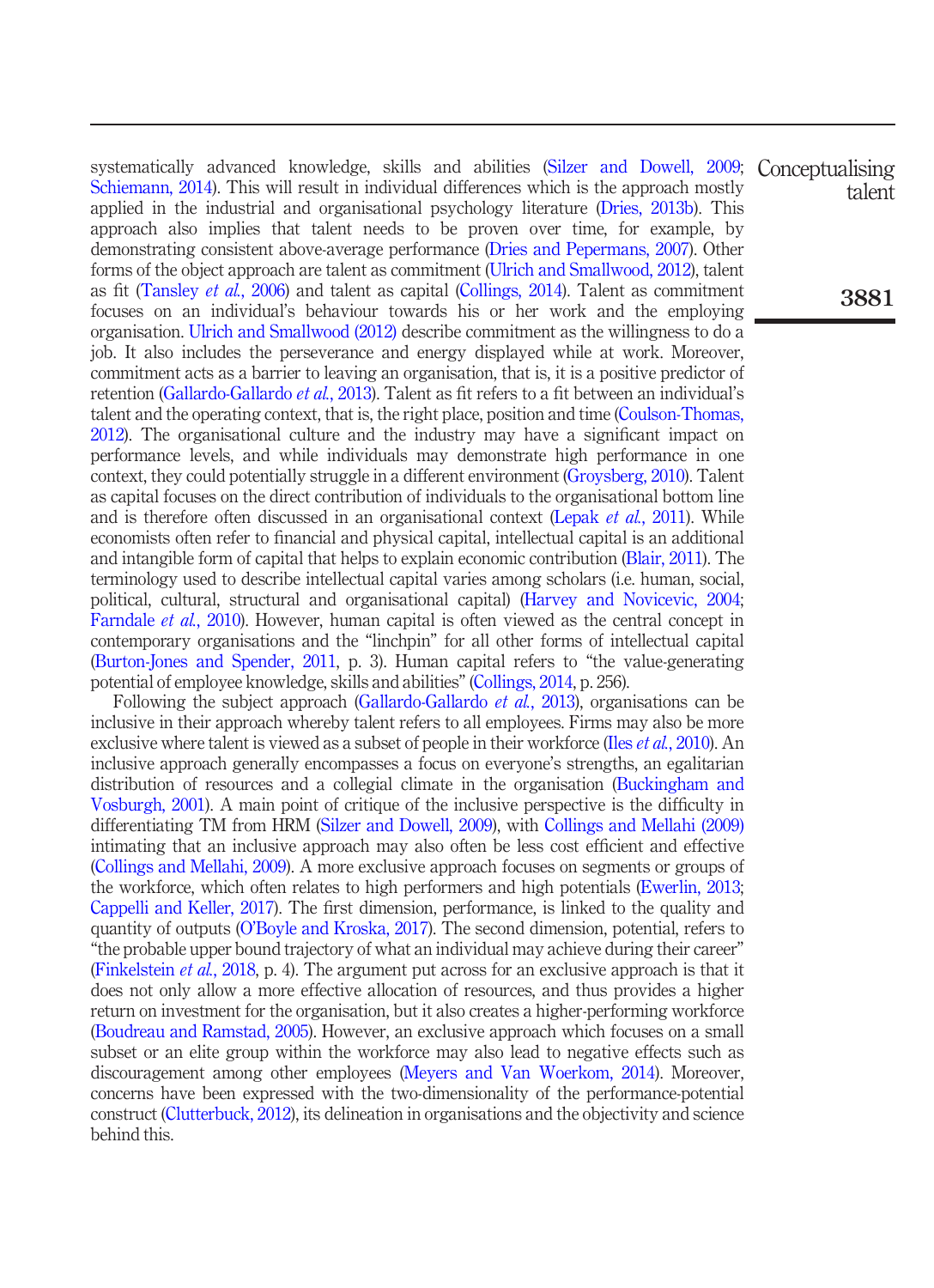Ultimately, it needs to be acknowledged that there are different takes on what talent means from a conceptual perspective. The use should and will vary depending on the organisational strategy and industry [\(Alziari, 2017\)](#page-18-11). Hence, organisations themselves need to have a clear understanding of what talent entails in their particular setting giving consideration to both corporate and business unit views. A clear understanding of the term talent seems to be particularly important when an exclusive approach is applied as decisions on investment in a specific group of the workforce need to be made. IJCHM 31,10 3882

#### Industry context

Commensurate with the growth of tourism and the increased competition that hotel organisations face today is the need to find adequate talent to succeed [\(Bharwani and Butt,](#page-18-12) [2012](#page-18-12); D'[Annunzio-Green and Teare, 2018](#page-19-13)). As part of this process, a range of micro and macro factors must be considered, most notably a significant talent shortage of approximately 10 million people worldwide in the hospitality industry [\(Jayawardena](#page-20-10) *et al.*, [2013](#page-20-10)). A considerable gap between the supply and demand of talent has been identified in both developed and emerging economies [\(Sheehan](#page-20-11) et al., 2018). This is a key concern in the industry as people have been identified as a critical source of competitive advantage, particularly in the luxury hotel sector where staff are expected to provide exceptional customer service [\(Bharwani and Butt, 2012](#page-18-12); [Horner, 2017](#page-19-14)).

The unique nature of this typical business-to-consumer industry is the elevated level of interaction between the guest and staff in providing the service in a 24/7 environment [\(Pizam and Shani, 2009](#page-20-12)). In the twenty-first century, customers appear to be more sophisticated, travel experienced and demanding [\(Hein and Riegel, 2012](#page-19-15); [Reilly, 2018\)](#page-20-13). Rather than providing a "simple" service, it is now imperative to create a positive and memorable experience for guests ([Bharwani and Jauhari, 2013](#page-18-13); [Baum, 2006;](#page-18-14) D'[Annunzio-](#page-19-16)[Green, 2018\)](#page-19-16). Moreover, touchpoints – the moments when employees and guests interact – are significant impact factors on the guest experiences and level of engagement ([Bharwani](#page-18-13) [and Jauhari, 2013;](#page-18-13) Ramdhony and D'[Annunzio-Green, 2018\)](#page-20-14). Successful TM and the ability to identify talent that can positively engage customers significantly impact the guest experiences and the long-term success of a hotel organisation [\(Reilly, 2018\)](#page-20-13). However, there appears to be a disconnection between the importance of people and how they are managed in hotel organisations [\(Sheehan](#page-20-11) *et al.*, 2018). Many employees are only employed on a parttime basis; students often view the industry only as an interstation while studying, and a poor perception of the industry exists in many countries [\(Barron, 2008\)](#page-18-15). The hospitality industry has been traditionally described as a lower-skilled industry with a very dynamic labour market, poor remuneration, challenging work conditions and a volatile demand circle with distinctive seasons throughout the year ([Deery and Jago, 2015\)](#page-19-3). Consequently, the attraction, identification and retention of talent is a key challenge in the hospitality industry. This is particularly evident in large multinational hotel corporations. These are a growing segment within the hospitality industry as firms seek synergies through mergers and acquisitions to expand their market share forming even larger conglomerates ([Dogru, 2017\)](#page-19-17). These organisations need to manage the complexities of sourcing multi-skilled talent at a global scale.

#### Methodology

The paper adapts a qualitative research design involving multiple case studies. To select the participating organisations, this paper reviewed the Top 30 World Luxury Index of the most sought-after luxury hotel brands in 2014, which included both luxury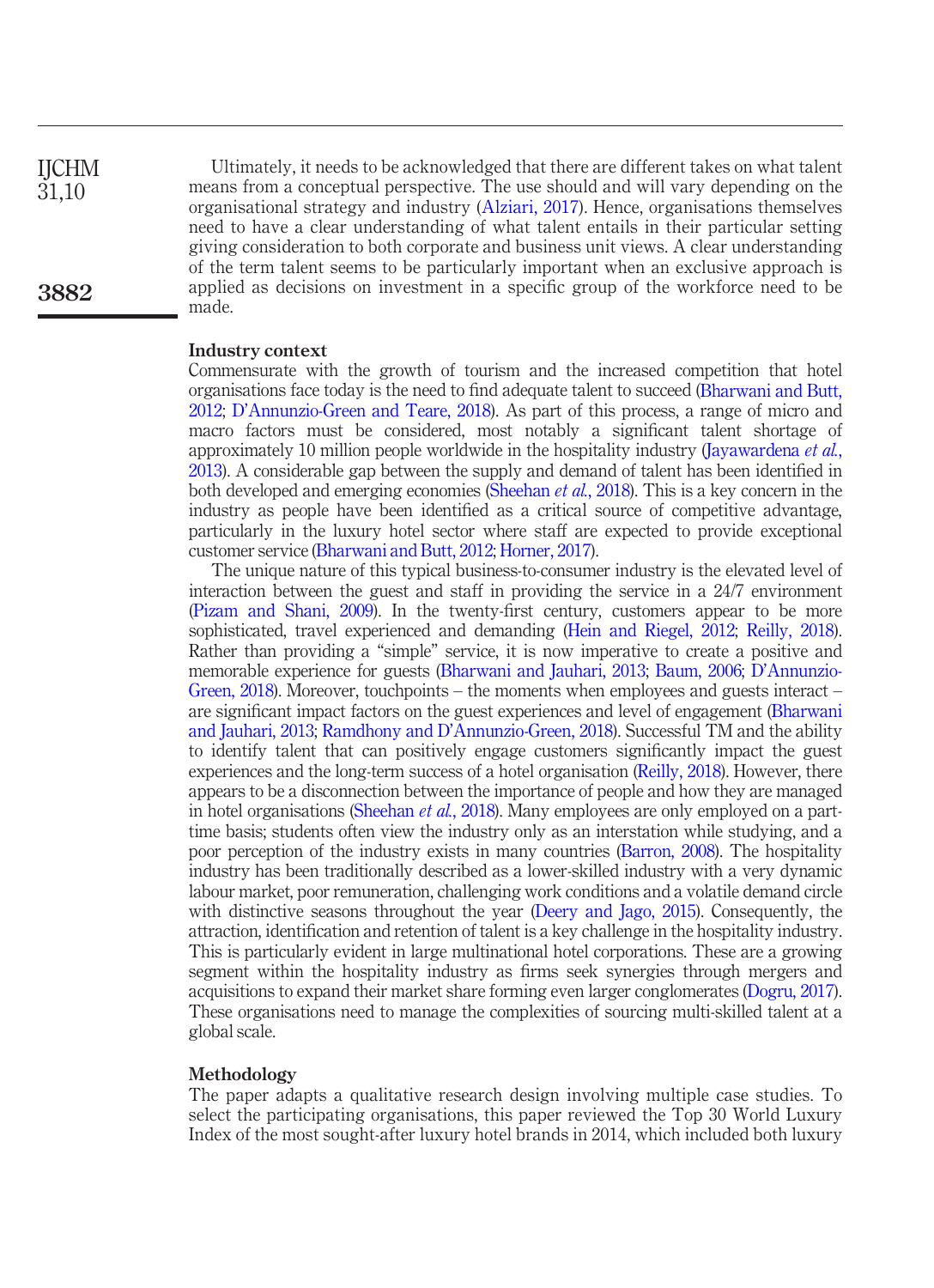and upper upscale brands (Digital Luxury Group and Laaroussi, 2014). These brands Conceptualising were managed by 18 firms. The study applied the following criteria to identify the case study organisations: talent

- a global presence (defined as operating multiple hotels across continents) to compare practices between headquarters and business units; and
- a portfolio of at least one luxury brand, as these hotels have the highest standards of service which requires skilled talent ([Tungate, 2009](#page-21-8); [Walls](#page-21-9) *et al.*, 2011).

This resulted in a sampling frame of 14 firms. Three of these agreed to participate. Because of confidentiality, the names of the organisations and interviewees have been altered. A unique name followed by a corresponding code was given to each organisation based on its headquarters location: American Hotel Group (A), APAC Hotel Group (B) and EMEA Hotel Group (C). American Hotel Group is the largest and longest established organisation in the sample and operates in more than 50 countries across six continents. APAC Hotel Group operates in more than 20 countries across five continents. The smallest and youngest firm in the sample is EMEA Hotel Group operating in more than 10 countries across two continents. All three firms are rapidly expanding their footprint through either acquisitions or new hotel openings.

The data collection phase involved 73 semi-structured interviews encompassing 18 (25 per cent) managers at a corporate level and 55 (75 per cent) managers at a business unit level. The interviewees were based in 15 countries: 35 (48 per cent) in EMEA, 20 (27 per cent) in APAC and 18 (25 per cent) in the Americas. An overview of all operations and human resource (HR) interviewees is presented in [Table I.](#page-7-0) Each interviewee was assigned an individual code which provided information about his or her position, organisation and the order in which the interviews were conducted: for example, Head of HR A1 refers to the first participant at American Hotel Group. The Head of HR A1, Head of TM B3 and Head of TM C15 acted as gatekeepers by approving the research and assuring access to interviewees in the organisation. Provided with the levels as outlined above, these gatekeepers selected managers which they deemed appropriate based on their position, location and availability (referral sampling) ([Marshall and](#page-20-15) [Rossman, 2016\)](#page-20-15). In addition to the interviews, we reviewed formal talent policies (documentation as outlined in [Table II](#page-8-0)) that were provided by the main gatekeepers of the study.

We followed the thematic analysis process proposed by [Braun and Clarke \(2006\)](#page-18-16). Thematic analysis was applied because it allowed both a rich description of the entire data set and a more nuanced approach of a specific area of interest such as the conceptualisation of talent ([Braun and Clarke, 2006\)](#page-18-16). The first stage involved the familiarisation with the interview data by listening to and transcribing all recordings and writing down initial notes while repeatedly reading the transcripts. The second stage included the generation of initial open codes which the authors used as a start list for further analysis. To avoid potential bias in the coding process, the initial codes were discussed among two of the authors to establish inter-rater reliability ([Bazeley and](#page-18-17) [Jackson, 2013;](#page-18-17) [Podsakoff](#page-20-16) et al., 2003). A total of 63 open codes relating to the conceptualisation of talent were developed. The codes were labelled using the keywords referred to by the interviewees. These included:

Accomplishments, age, appearance, aspiration to grow and learn, asset management skills, behaviour-personality-attitude, business and commercial acumen, capability, care, chemistry, communication skills, competencies set, completed projects or training, core hospitality skills, cultural fit, customer focus, decision-making skills, education, emotional intelligence,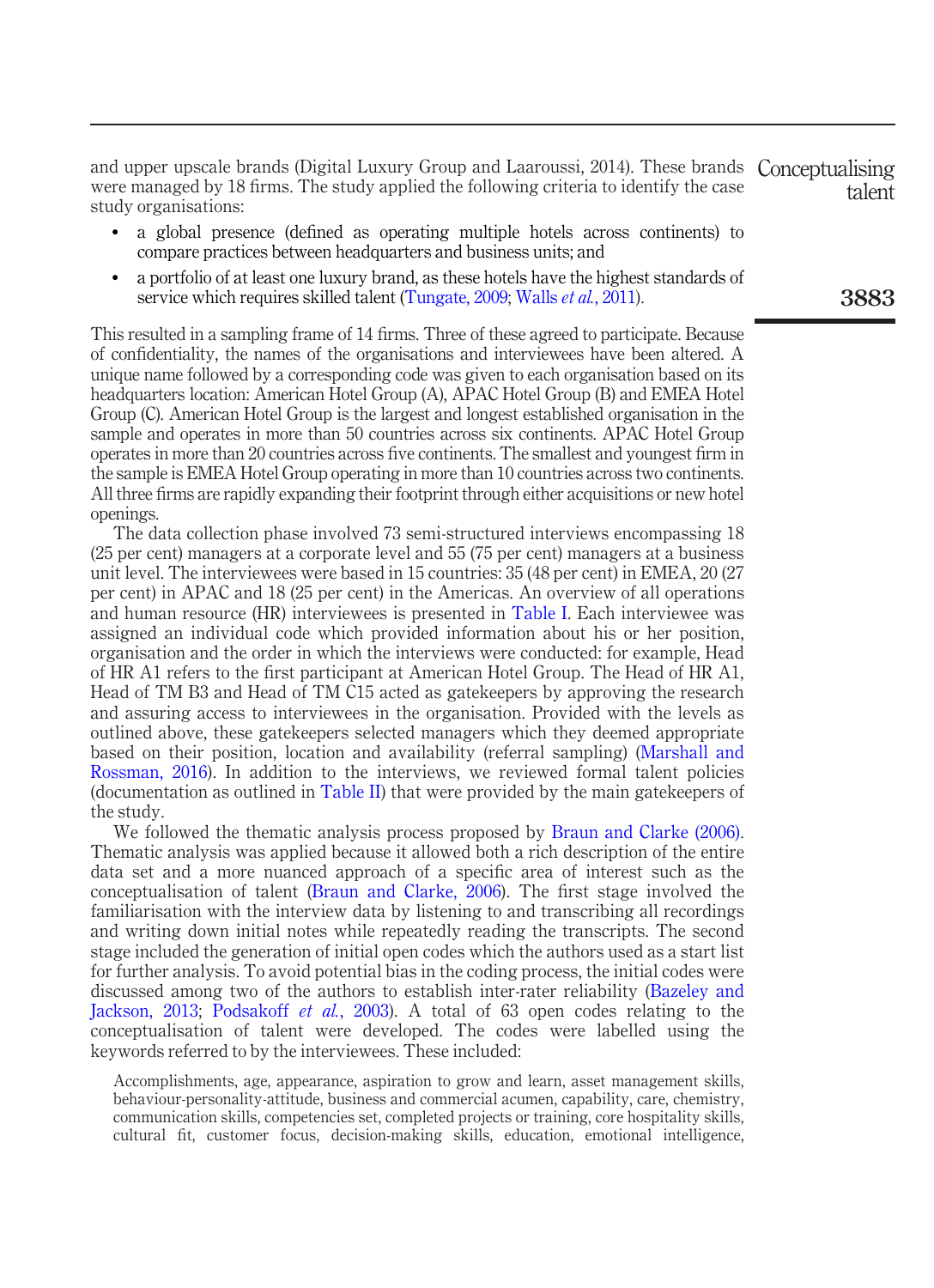<span id="page-7-0"></span>

| <b>IJCHM</b><br>31,10 | Code           | Position                                 | Gender | Location      | Tenure in firm | Interview date | Interview type |
|-----------------------|----------------|------------------------------------------|--------|---------------|----------------|----------------|----------------|
|                       | A1             | Head of HR EMEA                          | Male   | Switzerland   | $+25$ Years    | 03/08/2016     | Face-to-face   |
|                       | A2             | Regional Head of HR                      | Female | Switzerland   | $+25$ Years    | 03/08/2016     | Face-to-face   |
|                       | A3             | Cluster GM                               | Male   | Switzerland   | $+25$ Years    | 03/08/2016     | Face-to-face   |
|                       | A4             | Cluster HR Director                      | Female | Switzerland   | $+10$ Years    | 03/08/2016     | Face-to-face   |
|                       | A <sub>5</sub> | Front Office Manager                     | Female | Switzerland   | $+3$ Years     | 03/08/2016     | Face-to-face   |
| 3884                  | A6             | Cluster HR Director                      | Female | Russia        | $+10$ Years    | 24/08/2016     | Skype          |
|                       | A7             | Hotel Manager                            | Male   | Russia        | $+10$ Years    | 24/08/2016     | Skype          |
|                       | A8             | Regional Head of HR                      | Female | China         | $+15$ Years    | 26/08/2016     | Phone          |
|                       | A9             | Head of HR APAC                          | Female | China         | $+15$ Years    | 26/08/2016     | Skype          |
|                       | A10            | Cluster HR Director                      | Male   | China         | $+20$ Years    | 31/08/2016     | <b>Skype</b>   |
|                       | A11            | Regional Head of HR                      | Male   | <b>UAE</b>    | $+10$ Years    | 31/08/2016     | <b>Skype</b>   |
|                       | A12            | Rooms-Division<br>Director               | Female | China         | $+25$ Years    | 02/09/2016     | Skype          |
|                       | A13            | GМ                                       | Male   | <b>Brazil</b> | $+15$ Years    | 02/09/2016     | <b>Skype</b>   |
|                       | A14            | <b>GM</b>                                | Male   | Australia     | $+15$ Years    | 05/09/2016     | <b>Skype</b>   |
|                       | A15            | Cluster HR Director                      | Male   | Thailand      | $+20$ Years    | 05/09/2016     | <b>Skype</b>   |
|                       | A16            | Hotel Manager                            | Female | <b>Brazil</b> | $+3$ Years     | 05/09/2016     | Phone          |
|                       | A17            | Cluster HR Director                      | Male   | Australia     | $+10$ Years    | 06/09/2016     | <b>Skype</b>   |
|                       | A18            | F&B Director                             | Male   | Australia     | $+10$ Years    | 06/09/2016     | <b>Skype</b>   |
|                       | A19            | Cluster HR Director                      | Male   | Brazil        | $+25$ Years    | 06/09/2016     | <b>Skype</b>   |
|                       | A20            | Head of TM                               | Male   | <b>USA</b>    | $+5$ Years     | 12/09/2016     | Face-to-face   |
|                       | A21<br>A22     | <b>HR</b> Director<br>Head of HR the     | Female | <b>USA</b>    | $+20$ Years    | 12/09/2016     | Face-to-face   |
|                       |                | Americas                                 | Male   | <b>USA</b>    | $+25$ Years    | 13/09/2016     | Face-to-face   |
|                       | A23            | GМ                                       | Male   | <b>USA</b>    | $+30$ Years    | 14/09/2016     | Face-to-face   |
|                       | A24            | Hotel Manager                            | Male   | <b>USA</b>    | $+15$ Years    | 14/09/2016     | Face-to-face   |
|                       | A25            | Rooms-Division<br>Director               | Male   | <b>USA</b>    | $+20$ Years    | 14/09/2016     | Face-to-face   |
|                       | A26            | Regional Head of HR                      | Female | <b>USA</b>    | $+30$ Years    | 21/09/2016     | Phone          |
|                       | A27            | F&B Manager                              | Female | Germany       | $+5$ Years     | 23/09/2016     | Face-to-face   |
|                       | A28            | Cluster HR Director                      | Male   | Germany       | $+10$ Years    | 29/09/2016     | Skype          |
|                       | A29            | <b>GM</b>                                | Male   | Germany       | $+15$ Years    | 30/09/2016     | Phone          |
|                       | A30            | Cluster HR Director                      | Female | France        | $+20$ Years    | 13/10/2016     | Phone          |
|                       | B1             | L&D Director                             | Female | <b>USA</b>    | $+10$ Years    | 02/09/2016     | Skype          |
|                       | B <sub>2</sub> | F&B Director                             | Male   | UK            | $+5$ Years     | 07/09/2016     | Face-to-face   |
|                       | B <sub>3</sub> | Head of TM                               | Female | UK            | $+10$ Years    | 08/09/2016     | Face-to-face   |
|                       | <b>B4</b>      | Head of Operations<br>the Americas       | Male   | <b>USA</b>    | $+20$ Years    | 20/09/2016     | Skype          |
|                       | B <sub>5</sub> | <b>HR</b> Director                       | Female | China         | $+20$ Years    | 21/09/2016     | <b>Skype</b>   |
|                       | B <sub>6</sub> | <b>Head of Operations</b><br><b>EMEA</b> | Male   | UK            | $+15$ Years    | 29/09/2016     | <b>Skype</b>   |
|                       | B7             | Hotel Manager                            | Male   | <b>USA</b>    | $+15$ Years    | 06/10/2016     | <b>Skype</b>   |
|                       | B8             | L&D Manager                              | Female | <b>USA</b>    | $+5$ Years     | 12/10/2016     | <b>Skype</b>   |
|                       | B <sub>9</sub> | Hotel Manager                            | Male   | <b>USA</b>    | $+10$ Years    | 13/10/2016     | <b>Skype</b>   |
|                       | <b>B10</b>     | <b>HR</b> Director                       | Male   | <b>USA</b>    | $+5$ Years     | 14/10/2016     | <b>Skype</b>   |
|                       | <b>B11</b>     | Head of HR the<br>Americas               | Female | <b>USA</b>    | $+2$ Years     | 19/10/2016     | Skype          |
|                       | <b>B12</b>     | HR Director                              | Male   | <b>USA</b>    | $+15$ Years    | 20/10/2016     | Skype          |
|                       | <b>B13</b>     | F&B Director                             | Male   | China         | $+10$ Years    | 03/11/2016     | Face-to-face   |
|                       | <b>B14</b>     | GM                                       | Male   | China         | $+10$ Years    | 03/11/2016     | Face-to-face   |
| Table I.              | <b>B15</b>     | <b>GM</b>                                | Male   | China         | $+10$ Years    | 03/11/2016     | Face-to-face   |
| Overview of           | <b>B16</b>     | Group L&D Manager                        | Male   | China         | $+3$ Years     | 04/11/2016     | Face-to-face   |
| participants          |                |                                          |        |               |                |                | (continued)    |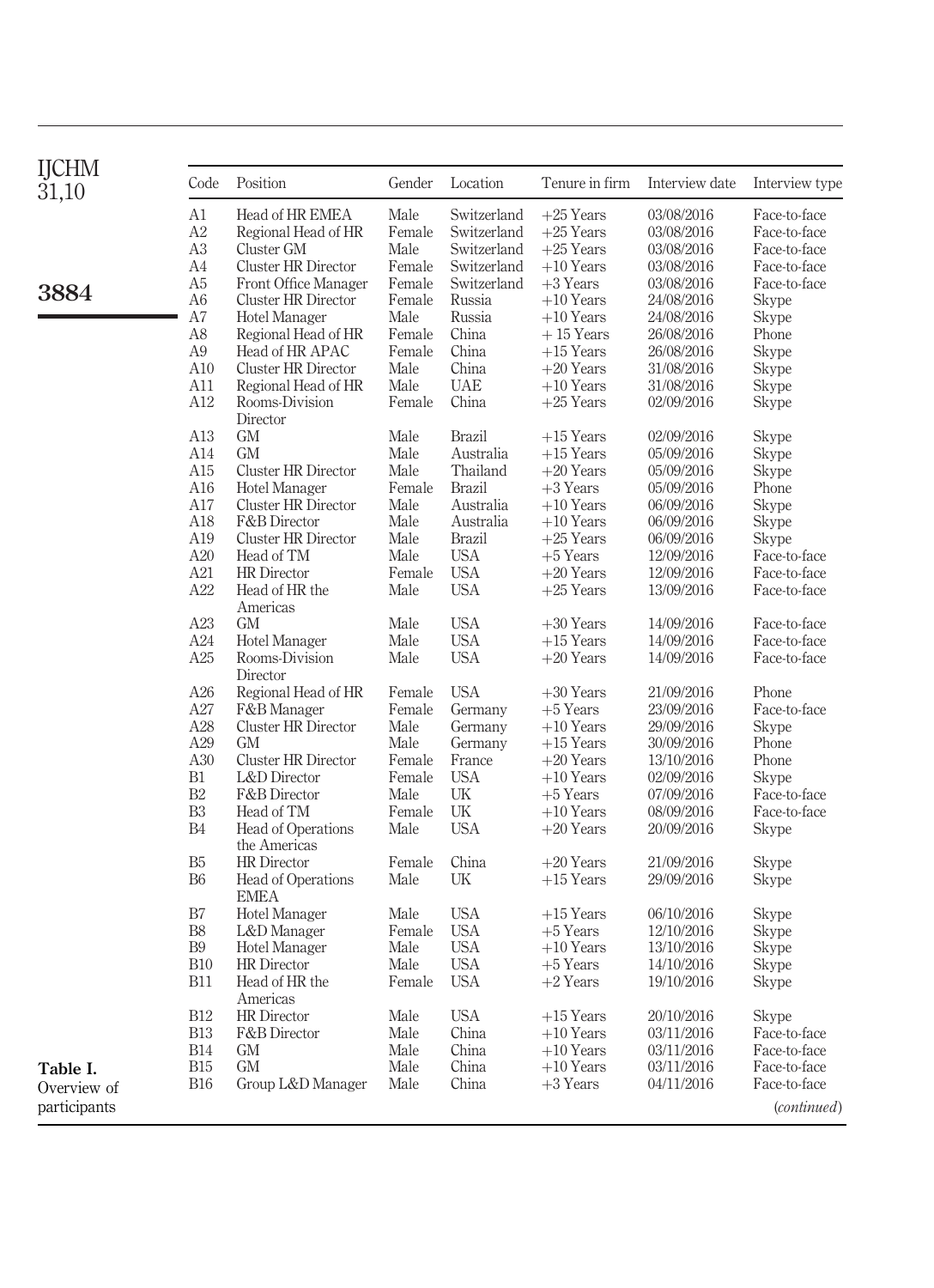| Code           | Position                          | Gender | Location    | Tenure in firm | Interview date | Interview type | Conceptualising<br>talent |
|----------------|-----------------------------------|--------|-------------|----------------|----------------|----------------|---------------------------|
| <b>B17</b>     | Chief HR Officer                  | Male   | China       | $+10$ Years    | 04/11/2016     | Face-to-face   |                           |
| <b>B18</b>     | <b>Head of Operations</b><br>APAC | Male   | China       | $+10$ Years    | 04/11/2016     | Face-to-face   |                           |
| <b>B19</b>     | <b>HR</b> Director                | Female | China       | $+10$ Years    | 04/11/2016     | Face-to-face   |                           |
| <b>B20</b>     | Hotel Manager                     | Male   | China       | $+5$ Years     | 04/11/2016     | Face-to-face   | 3885                      |
| <b>B21</b>     | <b>GM</b>                         | Female | China       | $+10$ Years    | 05/11/2016     | Face-to-face   |                           |
| <b>B22</b>     | Head of HR EMEA                   | Female | Switzerland | $+5$ Years     | 17/11/2016     | Face-to-face   |                           |
| <b>B23</b>     | <b>GM</b>                         | Male   | Switzerland | $+10$ Years    | 17/11/2016     | Face-to-face   |                           |
| <b>B24</b>     | <b>HR</b> Director                | Male   | Switzerland | $+15$ Years    | 17/11/2016     | Face-to-face   |                           |
| <b>B25</b>     | L&D Manager                       | Female | Switzerland | $+3$ Years     | 18/11/2016     | <b>Skype</b>   |                           |
| C1             | <b>HR</b> Director                | Female | Spain       | $+3$ Years     | 30/11/2016     | <b>Skype</b>   |                           |
| C <sub>2</sub> | <b>GM</b>                         | Male   | Germany     | $+3$ Years     | 30/11/2016     | <b>Skype</b>   |                           |
| C <sub>3</sub> | Regional Head of TM               | Male   | UK          | $+5$ Years     | 07/12/2016     | Face-to-face   |                           |
| C <sub>4</sub> | <b>Talent Manager</b>             | Female | UK          | $+3$ Years     | 07/12/2016     | Face-to-face   |                           |
| C <sub>5</sub> | Regional Head of HR               | Female | UK          | $+15$ Years    | 07/12/2016     | Face-to-face   |                           |
| C6             | <b>HR</b> Director                | Female | UK          | $+2$ Years     | 07/12/2016     | Face-to-face   |                           |
| C <sub>7</sub> | <b>HR</b> Manager                 | Female | Germany     | $+2$ Years     | 09/12/2016     | <b>Skype</b>   |                           |
| C8             | Cluster GM                        | Male   | China       | $+5$ Years     | 15/01/2017     | <b>Skype</b>   |                           |
| C9             | <b>GM</b>                         | Male   | Kuwait      | $+5$ Years     | 15/01/2017     | <b>Skype</b>   |                           |
| C10            | <b>HR</b> Director                | Male   | Kuwait      | $+3$ Years     | 16/01/2017     | <b>Skype</b>   |                           |
| C11            | <b>HR</b> Director                | Male   | China       | $+3$ Years     | 17/01/2017     | <b>Skype</b>   |                           |
| C12            | Hotel Manager                     | Female | Spain       | $+5$ Years     | 23/01/2017     | <b>Skype</b>   |                           |
| C13            | <b>GM</b>                         | Male   | <b>UAE</b>  | $+3$ Years     | 07/02/2017     | Face-to-face   |                           |
| C14            | <b>HR</b> Director                | Female | <b>UAE</b>  | $+2$ Years     | 07/02/2017     | Face-to-face   |                           |
| C15            | Head of TM                        | Male   | <b>UAE</b>  | $+3$ Years     | 08/02/2017     | Face-to-face   |                           |
| C16            | Group Talent                      | Female | <b>UAE</b>  | $+2$ Years     | 08/02/2017     | Face-to-face   |                           |
|                | Manager                           |        |             |                |                |                |                           |
| C17            | <b>GM</b>                         | Male   | <b>UAE</b>  | $+15$ Years    | 08/02/2017     | Face-to-face   |                           |
| C18            | <b>HR</b> Director                | Female | <b>UAE</b>  | $+2$ Years     | 08/02/2017     | Face-to-face   | Table I.                  |

| American Hotel Group                                                                          | <b>APAC Hotel Group</b>                                                                          | <b>EMEA</b> Hotel Group                                                                                                                                                                           |                                                                    |
|-----------------------------------------------------------------------------------------------|--------------------------------------------------------------------------------------------------|---------------------------------------------------------------------------------------------------------------------------------------------------------------------------------------------------|--------------------------------------------------------------------|
| Corporate values<br>Leadership competency<br>framework<br>Performance management<br>framework | Leadership competency framework<br>Functional competency framework<br>Performance-potential grid | Leadership competency framework<br>Recruitment guide<br>Behavioural interview guide<br>Performance management guide<br>Talent review guide<br>Potential rating form<br>Performance-potential grid | Table II.<br>Selected formal talent<br>policies<br>(documentation) |

<span id="page-8-0"></span>empathy, engagement or commitment, entrepreneurial skills, experience, financial skills, flexibility and agility, global mind-set, going the extra mile, gut feeling, happiness, higher or more complex role, humility, individual goals and objectives, initiative, innovation and creativity skills, integrity, intuition, key performance indicators, language skills, leadership skills, local knowledge, maturity, mobility and transferability, operational skills, organising skills, passion, people skills, performance, positive attitude, potential, proactive attitude, problem-solving skills, readiness, revenue contributor, selling and upselling skills, seniority, service quality and productivity, social skills, strategic thinking skills, strategic value, team fit, teamwork skills, technical skills, understanding of luxury.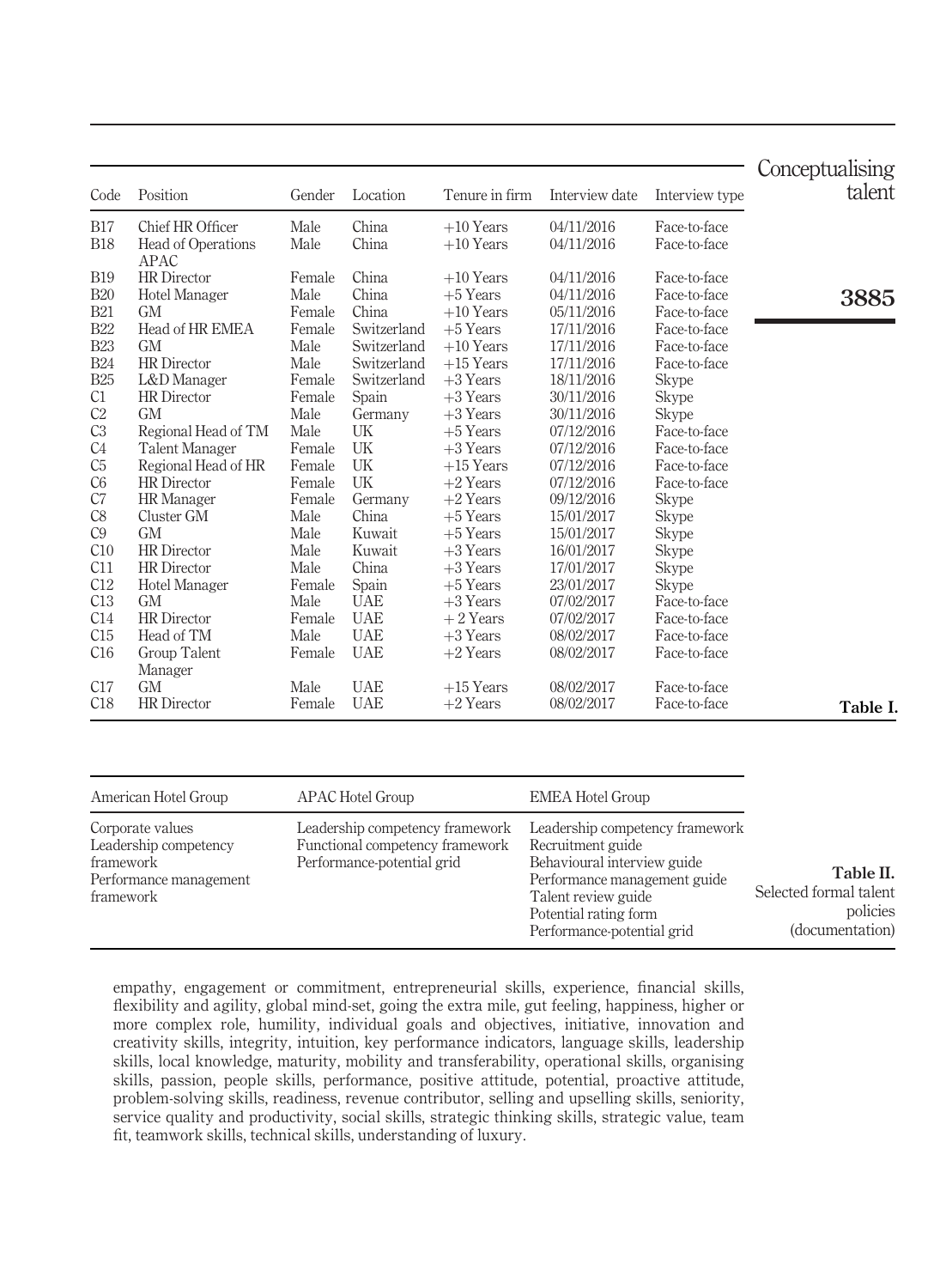As part of the third stage, broader categories were developed to combine individual codes with similar meaning. These included:

> Aspirations, black box (subjective decision), cognitive competence (knowledge), education, experience, functional competence (skills), intellectual abilities (intelligence), performance, potential, and social competence (attitudes and behaviours).

The fourth stage included an in-depth review of the data where further categorisation occurred, in addition to discarding codes that deemed less relevant to the conceptualisation of talent. The conceptualisations made across the three organisations included both subject and object approaches, elements of a competency framework (cognitive, functional and social competencies) and the two dimensions of performance and potential. The number of references made to each category provided a useful indication to the relative importance of the component, for example, very little reference was made to intellectual abilities, while most references were made to social competencies. The fifth stage included defining final themes and setting those into context in the entire case. We found alignment and misalignment across the three organisations and between the corporate and business unit levels which are presented in the findings section.

#### Findings

#### Case A: American Hotel Group

The corporate view. At a corporate level, formal global talent policies were in place. The exclusive talent policies illustrated a subject approach to talent, focused on heads of departments and above positions and aimed to identify "top talent" based on two principal indicators: performance and potential. Performance was assessed based on key business performance indicators and a competency framework which included five leadership competencies. There was no weighting applied to the individual components. No official definition or list of indicators for potential had been established.

A strong awareness of the formal global policies was found across the operating regions at a corporate level (i.e. at the global and regional headquarters) (Heads of HR A1, A9 and A22; Head of TM A20). However, while the formal approach clearly indicated an exclusive approach to talent, some of the corporate interviewees appeared to be uncomfortable with this and had a desire towards an inclusive view. These interviewees showed some discomfort when they were asked to conceptualise talent. Discussing the term "talent" was viewed as "nomenclature" by the Head of HR A9, and the broadness of talent in the hospitality industry was highlighted by the Regional Head of HR A2:

I think talent is broad, right? We talk about our talent in terms of those individuals who are top talent. When we talk about our employees, we talk about our associates. I suppose you could say everyone is a talent and there are certain individuals that are top talent. A top talent in general is somebody who has high potential and somebody who is medium to high performing. (Head of HR A9)

I think technically anybody could be a talent, but there are so many factors that play a role whether this talent comes to blossom. If there is somebody out there who has a talent for something very specific which is key for a successful delivery for a certain experience somewhere, maybe this person does not have the talent to become a general manager, but what am I to judge, to say that this person is not a talent. (Regional Head of HR A2)

Corporate interviewees referred to both subject and object approaches to talent. In alignment with the formal policies, the characteristics of talent frequently referred to were performance and potential (exclusive). A particular focus for all HR leaders at a corporate level was the

IJCHM 31,10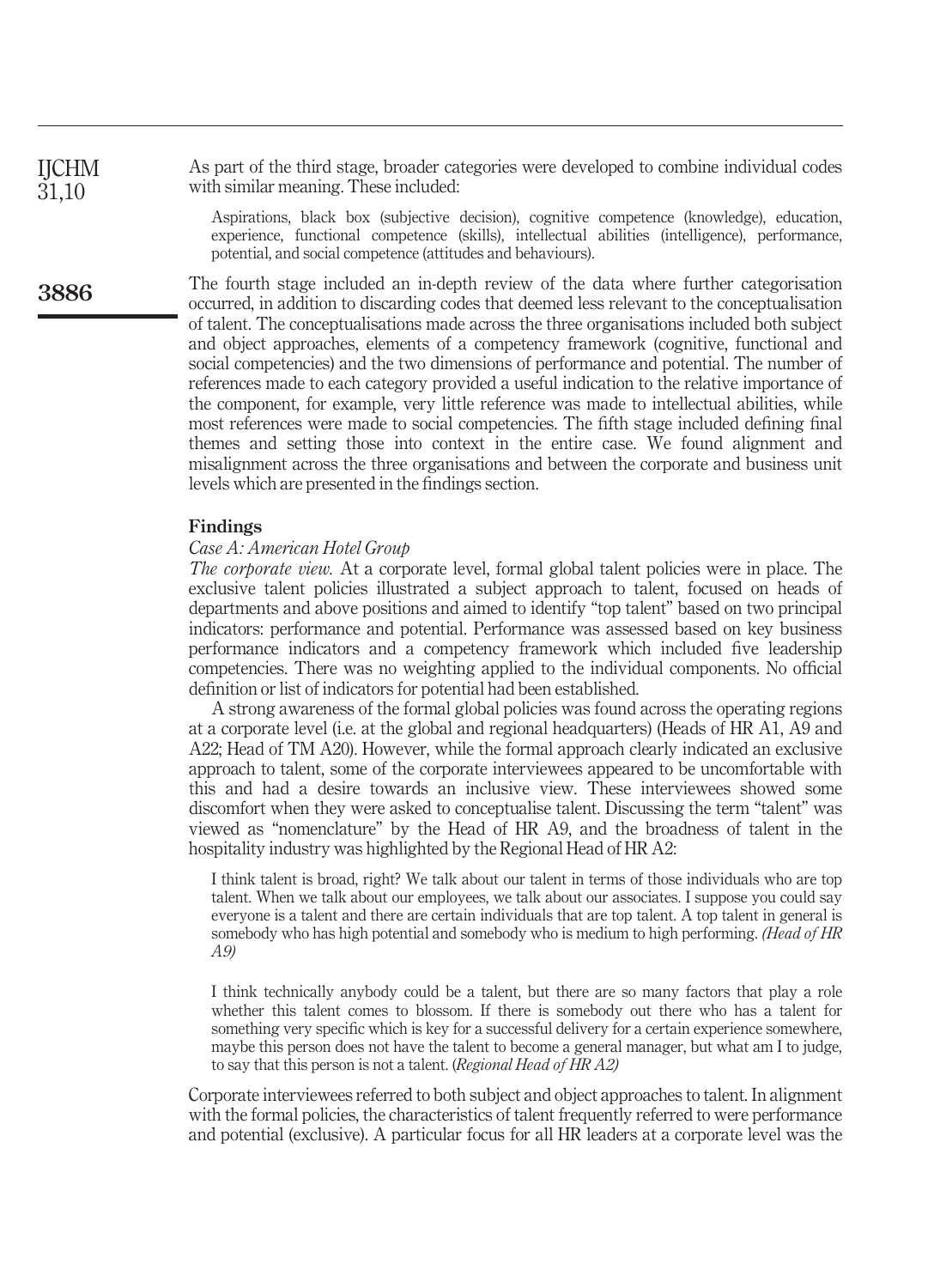demonstration of the organisational purpose and values to be considered talent. This was Conceptualising mainly assured by following the established leadership competency framework. Rather than focusing on traditional leadership skills, the five leadership competencies were strongly connected with the culture of the organisation and focused on behaviours that demonstrate these values (Heads of HR A1 and A22; Regional Head of HR A26). While the formal talent policies already illustrated the critical importance of the organisational values, corporate leaders indicated that this had not yet fully been integrated by all business unit managers:

If I look at it from a HR perspective, I think leadership is very important for me and somebody who understands the purpose of our company, who can live the values. Now for me, I wish that one day we would fire somebody over that even though he delivers results. That would be a strong statement. A deep sense of purpose that people buy into what you do as a company which is more than just selling hotel rooms. (Head of HR A1)

We always struggle with making sure that leaders are identifying our talent consistently and in some respect what I mean by that is: We have a tendency in our company to identify talent based on skills versus starting with, do they have the right values that we are looking for. (Head of HR A22)

The business unit view. Interviewees at a business unit level were not able to communicate the formal policies on conceptualising talent. Nevertheless, managers at a business unit level were aware of the formal purpose of the organisation to which people related to and the interviewees explained the impact of that on understanding talent:

We aim to be a company that is pursuing a higher purpose, being brand focused, and we look for talent that is emotionally connected with the brand, with the organisation. We are moving away from the technical skills-based profiles to the more emotion-based talent. (General Manager (GM) A13)

Business unit leaders mainly spoke around the object approach to talent, that is, referring to a range of characteristics of talent including skills and behaviours. Cluster HR Director A17 argued that operational managers were "not always recognising the behaviours that we are promoting":

Nowadays we are still struggling with the leadership that we are having in the company. We look for somebody who is able to inspire. I think our CEO has this very clear, but unfortunately not all the leaders in the company have the same vision. In the second level in the organisation, there are plenty of old-fashioned hoteliers and until they do not change their mind, we will not change. (Cluster HR Director Al9)

Several interviewees pointed out that there was little formality at a business unit level regarding talent. Some business units were implementing the leadership competencies, for example, as part of an interview process or performance reviews. However, the interviewees lacked an understanding of what talent entailed and how talent decisions were made (i.e. using the two dimensions of performance and potential). Consequently, interpretations of talent varied significantly. The dominating view was that attitude and behaviours were the most important components in the industry (Food and Beverage (F&B) Director A18; Rooms-Division Director A25; Cluster HR Director A28; GM A29).

#### Case B: APAC Hotel Group

The corporate view. The formal global talent policies outlined an inclusive subject approach to conceptualising talent. The TM policies had been established for all employees. The two key dimensions were performance and potential. Performance referred to key business performance indicators or individual objectives and a competency framework both carrying 50 per cent weighting. The competency framework focused on organisational values (core 3887

talent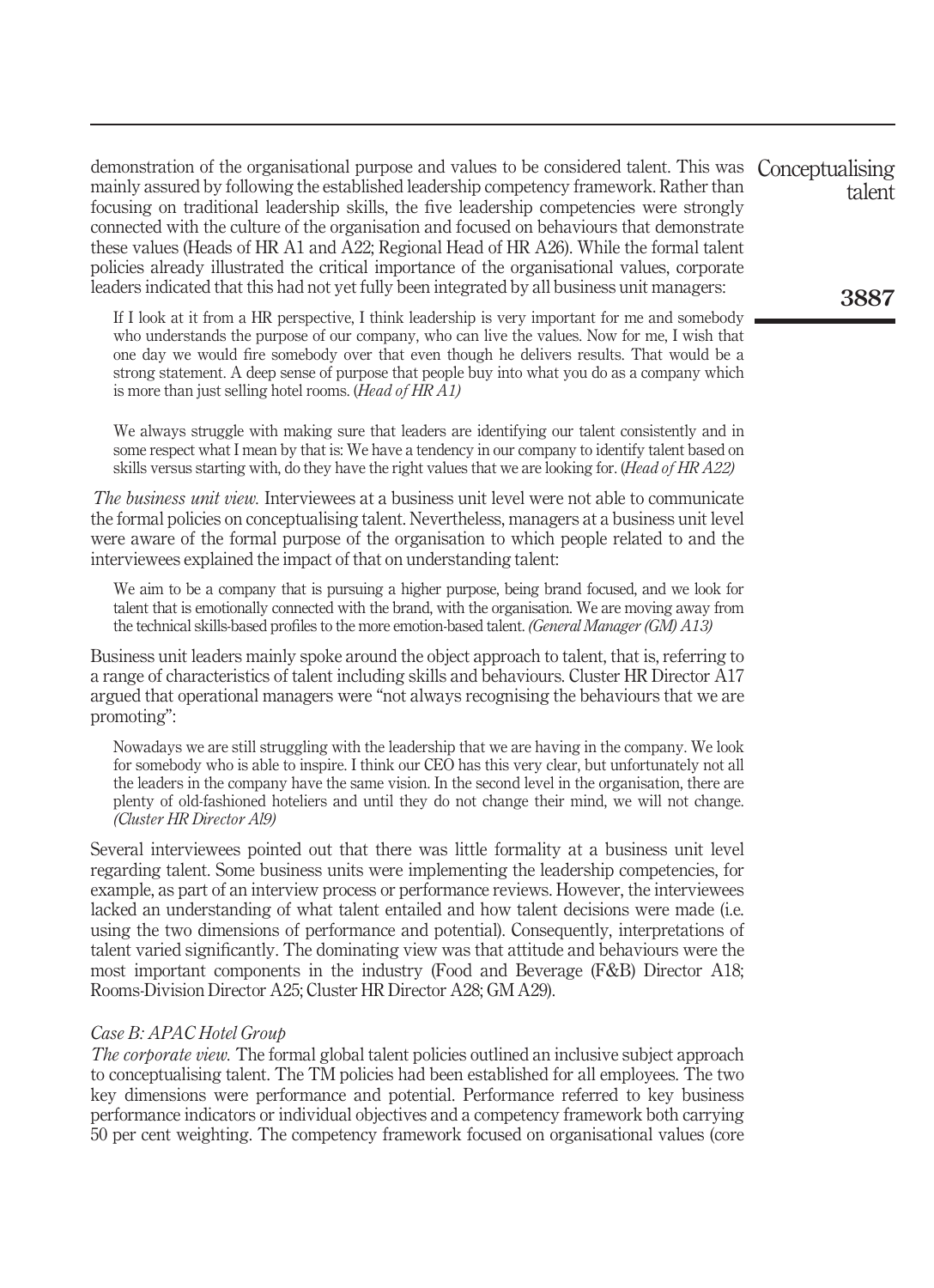competencies), behaviours (leadership competencies) and skills (position-specific functional competencies). Potential was only broadly defined as "the ability to move to a higher level".

While the formal approach to viewing talent, that is, a focus on the two indicators of performance and potential, was known at the global and regional headquarters, corporate interviewees tended to adopt somewhat different foci (Head of TM B3; Heads of HR B11 and B22; Chief HR Officer B17). The Head of TM B3 who centrally managed the TM process highlighted the importance of two types of talent: cultural exchange ambassadors and high potential talent. The former represents employees, who are high performing with a proven track record and who role model the organisational values, but do not necessarily have the ability or desire to grow further. The latter describes employees, who are likely to move up in the firm. The extent to which a focus on high potential talent is desirable and/or applied in the firm remained unclear. In alignment with the formal approach, an initially inclusive subject approach to talent was applied by the corporate leaders. However, focus was then placed on employees who would likely grow within the organisation. While the Head of HR B11 discussed "innate talents", the Head of HR B22 referred to a focus on a "future pipeline":

I think certainly everyone has talent, how we extract the basis of that talent is really up to us once they become a colleague. Once they are with us, it is up to us to find those innate talents and skills that these people have. (Head of HR B11)

From my perspective we define talent into different areas, different foci, but for me those valuable colleagues that are performing their day in, day out job, they are to me seen as talent. We develop all our talent, we develop all our colleagues, but there may be some that really fall under a focus of that future pipeline, so that is probably where the differentiation is. I think in my vision everyone is talent. (Head of HR B22)

The Head of Operations B18 admitted that he did not "completely understand anymore" how the word talent was applied in the organisation which implied a lack of clear communication around talent terminology even at a corporate level. It appeared that the desire to move up significantly impacted whether someone was considered talent and consequently included in a core talent pool:

Every one of our colleagues is a talent, we could not work without them, they bring value and they are top of the game or they would not be here. But where I get confused, we sometimes talk about talent as the people we want to develop and keep moving forward. My administrative assistant is absolutely fantastic, I could not work without her, but she never wants to do anything more than that and she has been doing that for fifteen years, so, I do not know how you use the word. (Head of Operations B18)

The business unit view. At a business unit level, there were considerable variations among the stakeholders with subject and object approaches to talent. Apart from a few interviewees (Learning and Development (L&D) Directors B1 and B8), business unit managers had limited knowledge on any formal conceptualisation and terminology. GM B15 asserted that "every general manager does their own thing". Line managers tended to focus on a broad range of individual competencies rather than following the formal competency framework. Interviewees did not relate to the two dimensions of performance and potential which showed a considerable misalignment with the formal approach (e.g. Hotel Manager B7; HR Director B24):

What you cannot teach is that right amount of engagement and passion for this industry. Talent is someone who has that and the right people skills to eventually lead the department. Much more than functional skills in a certain capacity. It is emotional intelligence, leadership skills, motivational skills, and an overall right attitude that needs to come along. (Hotel Manager B7)

**IICHM** 31,10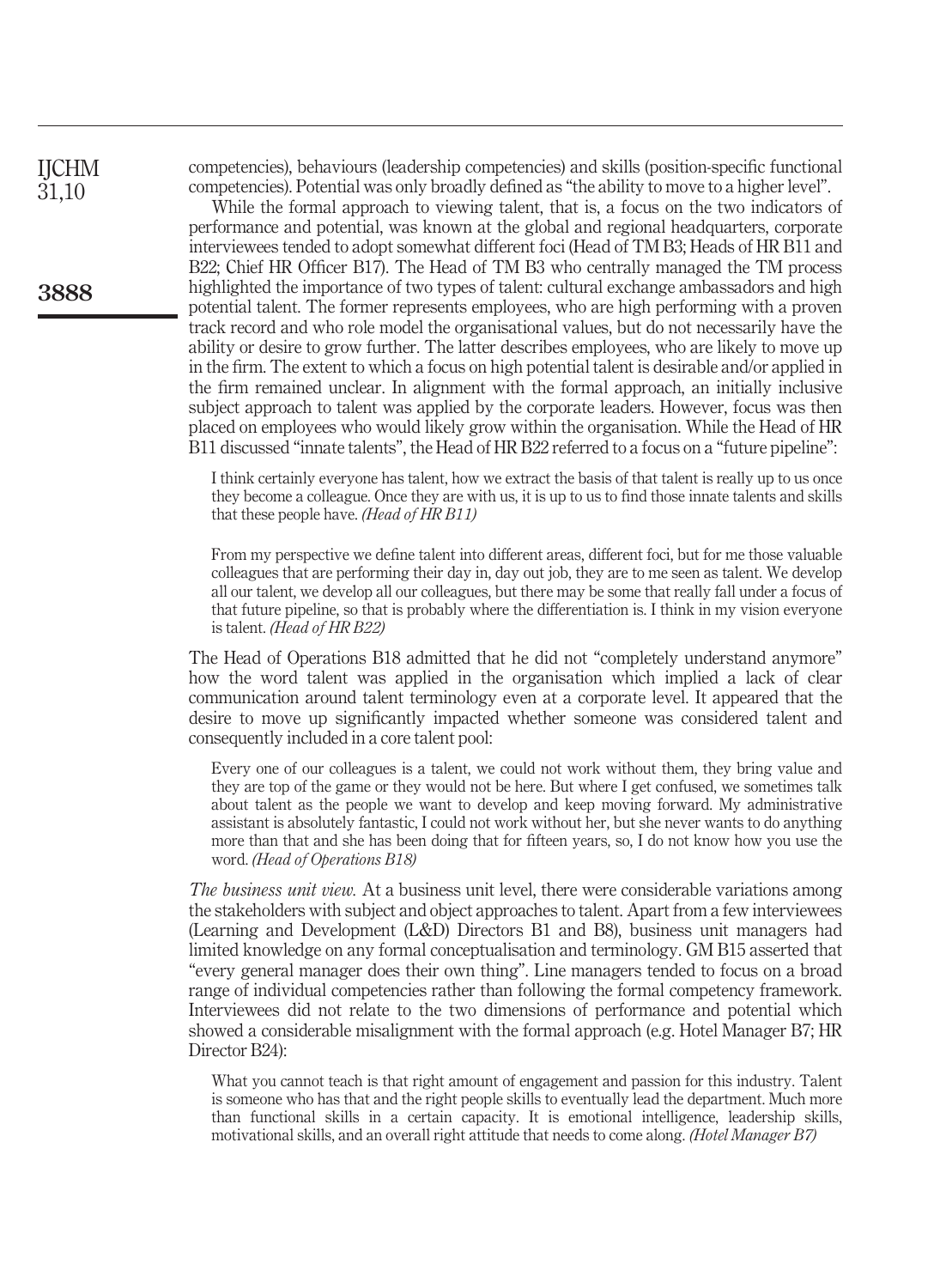It is a mix of having the competencies, and the right attitude and the passion and the motivation Conceptualising and all of these different ingredients. The willingness to shine. The willingness to delight the guest. It is a set of qualities, traits of character that altogether make a portrait. You look at the person. You have seen a person work. You have seen the person interact and you say, wow, he is a great fit for our company. (HR Director B24)

The inclusive versus exclusive debate as to whether all or only some employees should be considered talent was also a key concern in this organisation. Most interviewees at this level favoured an inclusive view (e.g. L&D Director B1; HR Director B10; GM B23):

I am going to say that all of the employees are an asset, and they all bring different talents. They all have different sets of competencies. There may be sometimes a perception that some individuals are not bringing the talents, but I think it is may be more on the recruitment side. Are we really putting them in the right spots? Are they really a good fit? (L&D Director B1)

I am an optimist and I think everyone has talent. I think that there might be situations sometimes where we are guilty of not applying the right talent in the right areas. So that is kind of a little bit on us with the talent assessment and how we make sure that they are the right fit. (HR Director B10)

To me everyone is talent. Everyone must be talent. I would not be a good manager saying, 'I do not hire talent' because if I want to be working for the best, I need to work with the best, and I am only as good as my weakest link. (GM B23)

While following an inclusive approach to talent, GM B21 pointed out that a nuanced view on talent must also be applied as different abilities are required for different positions. This raised the question as to whether talent could be defined equally across hierarchical levels and departments within an organisation.

Some are very good with guests, that is their talent, but you give them statistics, financially, a mess. So, I need those talents to be in the front, and I need people who are meticulous and who can do administration at the back. It is important that we are able to identify that particular skill in the person, and make sure that they are in the right job. It is not just about top management. (GM B21)

Hotel Manager B20 supported a more differentiated approach and contended that talent from a corporate perspective may be different to talent at a business unit level. On the one hand, "global talent" was required and ought to be monitored at a corporate level. On the other hand, talent at a business unit level depended on the "inherit need at the property".

I would look at talent almost as a niche skill if we talk about line staff and middle management. Something that others do not necessarily have or something that the market would demand and that is obviously gold dust on the market, so that is huge talent in my eyes for this market. *(Hotel*) Manager B20)

Similarly, F&B Director B13 preferred an exclusive approach to talent for the benefit of both employees and the organisation. He distinguished between employees who were performing well in their craft and talent who was "ambitious" and "wants to grow further". Corresponding with some of the corporate leaders, the notion of growing careers in the organisation appeared as a key differentiator and placed high importance on the potential dimension of talent:

You cannot build a team out of eleven star players. It would be a cut-throat environment. I do not think everybody is talent, but I think everybody has an important role to play within the organisation, and I think everybody contributes. It is still a place where you are expected to perform better than in any other property. (F&B Director B13)

talent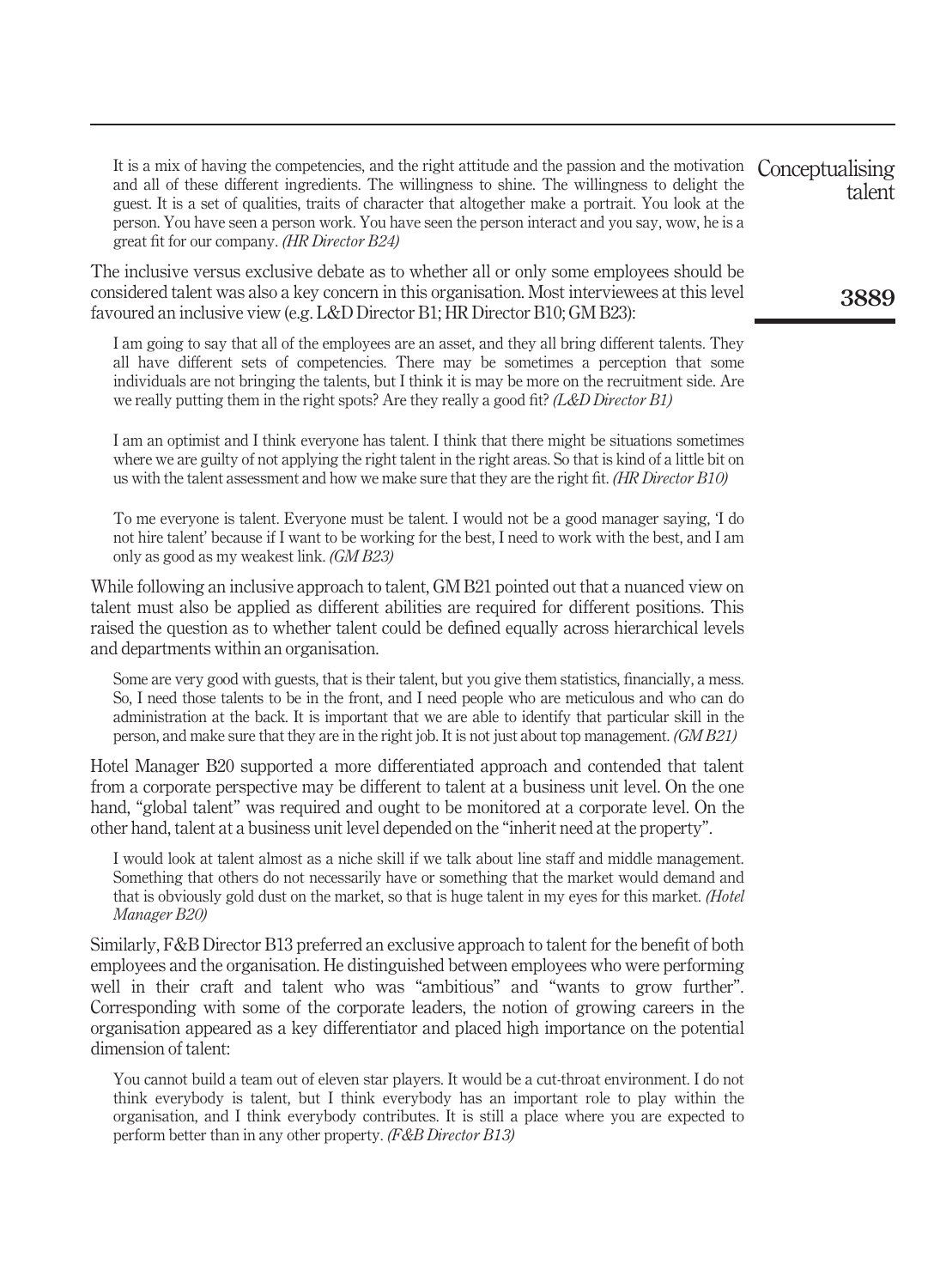#### Case C: EMEA Hotel Group

**IICHM** 31,10

3890

The corporate view. The global talent policies presented an inclusive subject approach for all employees. The formal indicators established were performance and potential. Performance was assessed using a competency framework (100 per cent weighting for line employees; 40 per cent for managers) and key business performance indicators (60 per cent weighting for managers). The competencies focused on three areas: organisational values, customers and innovation. Potential was referred to as the ability to move to a higher or more complex position. As part of the formal policies, a list of 10 indicators for potential was presented which focused on the areas of leadership, learning agility, communication, business acumen and flexibility.

The Head of TM C15 and Group Talent Manager C16 formed part of the small corporate HR leadership team and both confirmed the formal subject approach towards conceptualising talent. While the Group Talent Manager C16 believed that "a clear definition of what talent is" existed across the levels and regions in the organisation, the Head of TM C15 viewed talent as a concept that "is coming together with the puzzle pieces". In alignment with the established policies, the Head of TM C15 referred to performance and potential as the key dimensions of talent. While the initial talent process was set out to be inclusive, it was evident that a strong focus on these two dimensions was leading to a somewhat exclusive perspective. The two corporate leaders appeared to have distinct preferences when conceptualising talent. While the Head of TM C15 focused on talent at GM and executive committee levels (exclusive), the Group Talent Manager C16 applied a broader talent perspective (inclusive):

For a lot of people top talent is senior management, but I do not think so. We have to focus on everybody. What if all the waiters decide to leave – who is going to help us serve people in the hotel? Yes, senior management is important, but we must look at other populations [lower ranks] as well. (Group Talent Manager B16)

The business unit view. At a business unit level, there was evidence of a significant divergence of views. Even the Regional Head of TM C3 and the Regional Head of HR C5 who were based at a business unit were not aware of a formal approach to conceptualising talent intimating a lack of, or inefficient, communication between the headquarters and the business units around the meaning of talent. Following an inclusive subject approach to talent, the Regional Head of TM C3 assumed that business unit leaders were not aware of a formal approach which we subsequently confirmed in additional interviews:

I think what you will start finding is a lot of fragmented perceptions of what the different layers in our company think what talent is. From my perspective in the business, I would see everyone as talent, 100 per cent. I am not aware of what talent stands for within our company. (Regional Head of TM C3)

While some of the interviewees (e.g. GM C13; HR Director C14) followed a subject approach and equated talent with high potentials that can move to a higher role in the future, others focused on particular skills and behaviours (i.e. an object approach), for example, communication and innovation skills (HR Director C18) or the demonstration of the organisational values (GM C2). While some of these competencies were also represented in the formal competency framework, the business unit leaders were not able to fully explain the formal approach which arguably may lead to inconsistent talent identification processes.

Interviewees at a business unit level were also debating whether all or only some employees ought to be considered talent. Most interviewees followed the inclusive approach to talent (e.g. Regional Head of HR C5; HR Director C10). The key differentiator, again,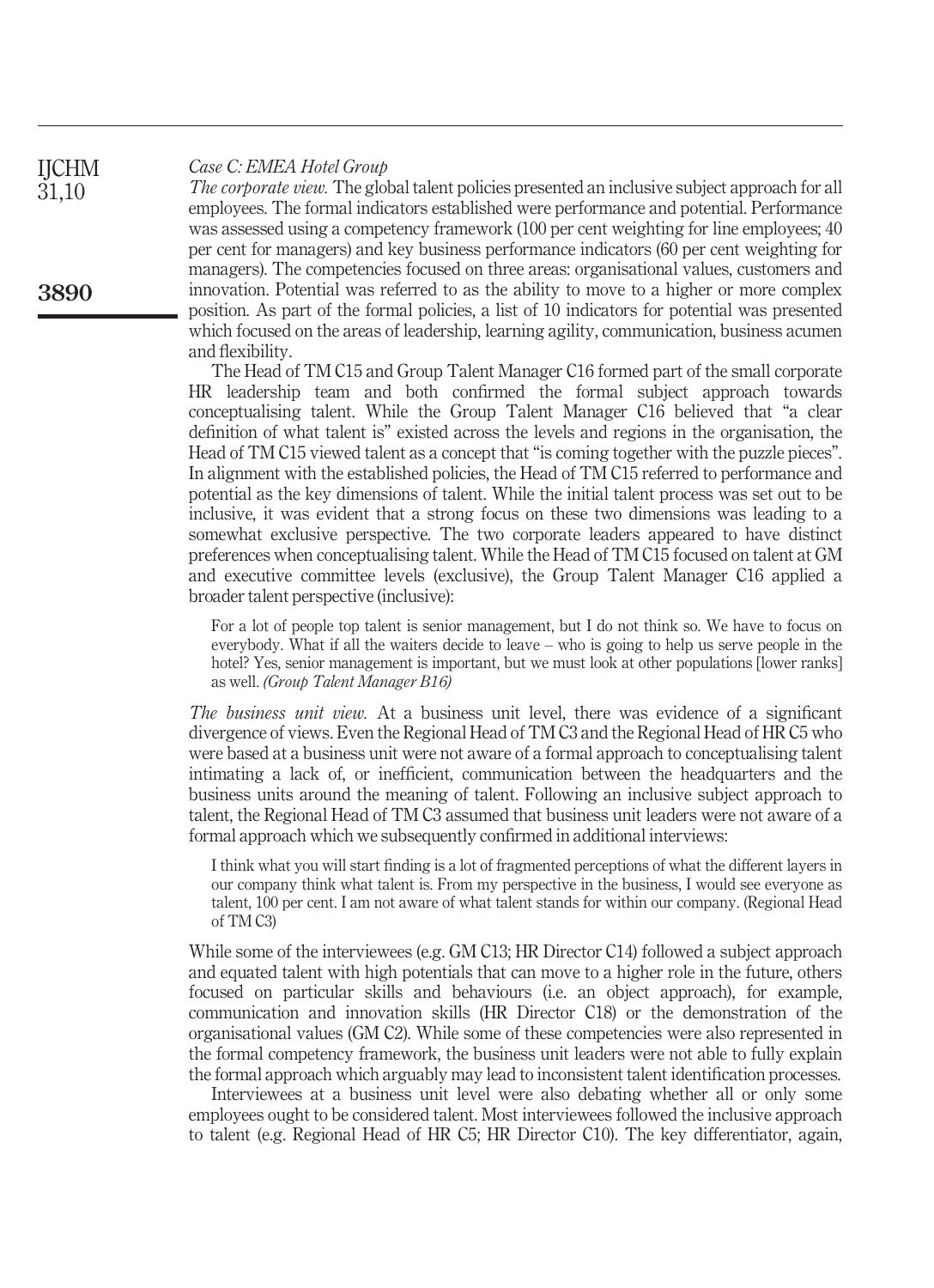appeared to be whether someone would like to grow their career in the organisation which Conceptualising highlighted the importance of the potential dimension of talent: talent

I think everybody has a talent. In terms of talent to grow in the business is a different question. There is not one individual that we employ that is not talented in some way, shape, or form. But somebody who has got strategic value to the business and wants to make a strategic career move with the business is part of a different group of people. *(Regional Head of HR C5)* 

We do not have a formal written definition of what a talent is because I believe everyone has a talent and it can be very diverse. A cleaner has a talent to clean the windows very well. Not everybody can clean windows by the way, it sounds very easy, but it is not. Some employees may not even know that they have this talent for this role. (HR Director C10)

A more exclusive approach was applied by Cluster HR Director C8 who viewed talent at a senior management level as a "priority" to succeed in hotel openings. Hotel Manager C12 also supported an exclusive perspective and focused on innate abilities and above-average performers while also emphasising that a diverse set of talent was required in hotel organisations:

For me it is a person that can do something special. There is different talent, a concierge has a different talent than a housekeeping maid, and everyone has their own talent to be in the right place to work. It is their natural ability and they excel compared to the rest of the team. That is what I call talent. (Hotel Manager C12)

#### **Discussion**

This paper contributes to the conceptualisation of talent literature through an in-depth analysis of how talent is viewed by key stakeholders in the hospitality industry. It addressed the question of how corporate and business unit leaders conceptualised talent in multinational hotel corporations. By presenting a range of theoretical approaches to conceptualise talent in the literature section, we analysed the formal talent policies established by the three case study organisations and compared and contrasted these with the perspectives of interviewees at the headquarters and business units.

Reviewing the formal talent policies (see [Table III](#page-15-0) for a summary), our findings suggest that the term talent is not explicitly and consistently defined in an organisational context and, thus, corresponds with what is said by many in the literature [\(Lewis and Heckman,](#page-20-17) [2006;](#page-20-17) [Dries, 2013a](#page-19-18), [Schiemann, 2014](#page-20-5)).

The formal talent policies illustrate talent as people, that is, following the subject approach to talent [\(Gallardo-Gallardo](#page-19-4) *et al.*, 2013). While one organisation focused on "top talent" (exclusive), two firms adopted an inclusive approach. However, it was also evident that the contribution towards the organisation was a key concept. In other words, it is not enough to be considered talent, but it must be proven in the organisational context through demonstrating performance and showing potential. This lends further support to the object approach and the literature on talent as capital which also views the contribution to the organisation as the core indicator [\(Dries, 2013b](#page-19-5)). To date, the literature lacks a clear distinction between performance and potential [\(Dries and Pepermans, 2012\)](#page-19-1). In the case study organisations' formal talent policies, performance entails the demonstration of a competency framework and key business performance indicators. While the former relates to an individual's competency set, the latter is arguably also impacted by the context someone is operating in, and thus the reliability of this component is somewhat limited. We have similar, but enlarged, concerns with the second dimension, potential, for which a considerable lack of detail existed in the case study organisations. It appears as a very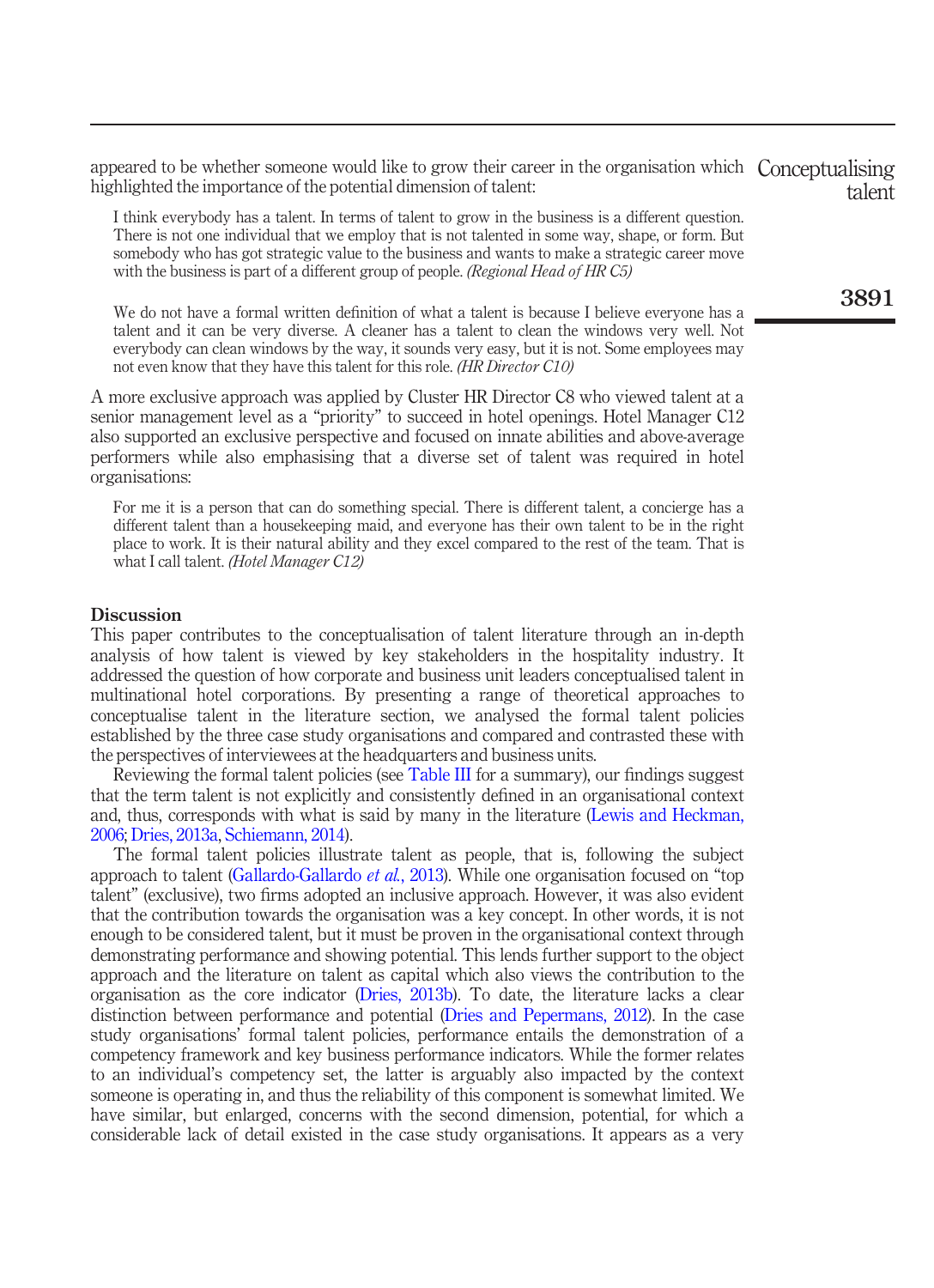| <b>IJCHM</b><br>31,10                                         | American Hotel Group                                                                                                                                                                                                                            | <b>APAC Hotel Group</b>                                                                                                                                                                                                                                                                                                                                                       | <b>EMEA Hotel Group</b>                                                                                                                                                                                                                                                                                                                                                                                          |  |
|---------------------------------------------------------------|-------------------------------------------------------------------------------------------------------------------------------------------------------------------------------------------------------------------------------------------------|-------------------------------------------------------------------------------------------------------------------------------------------------------------------------------------------------------------------------------------------------------------------------------------------------------------------------------------------------------------------------------|------------------------------------------------------------------------------------------------------------------------------------------------------------------------------------------------------------------------------------------------------------------------------------------------------------------------------------------------------------------------------------------------------------------|--|
| 3892                                                          | TM for heads of<br>departments and above<br>with two key indicators to<br>identify 'top talent':<br>performance and potential<br>(general development                                                                                           | TM for all employees with two<br>key indicators to identify 'talent':<br>performance and potential                                                                                                                                                                                                                                                                            | TM for all employees with two<br>key indicators to identify 'talent':<br>performance and potential                                                                                                                                                                                                                                                                                                               |  |
|                                                               | approach at lower levels)<br>Performance<br>Competency framework<br>No weighting applied<br>One leadership profile<br>with five competencies<br>for supervisors and<br>above.<br>Key business performance<br>indicators<br>No weighting applied | Performance<br>Competency framework<br>Weighting: 50%<br>Four clusters: purpose,<br>process, people, and personal<br>Seven core competencies for<br>everyone<br>Six to ten leadership<br>competencies for supervisors<br>and above<br>Position-specific functional<br>competencies<br>Key business performance<br>indicators or individual<br>objectives<br>Weighting: $50\%$ | Performance<br>Competency framework<br>Weighting: 100% for line<br>employees and supervisors;<br>$40\%$ for managers<br>Three clusters: values,<br>customers, and innovation<br>Six competencies for line<br>employees and supervisors<br>Nine competencies for all<br>managers<br>Key business performance<br>indicators or individual<br>objectives<br>Weighting: $0\%$ for line<br>employees and supervisors; |  |
| Table III.<br>Formal approach to<br>conceptualising<br>talent | Potential<br>No official definition or<br>list of indicators                                                                                                                                                                                    | Potential<br>At potential: the employee is<br>working at the right level that is<br>appropriate for their ability<br>Good potential: the employee<br>could move at least one more<br>level up<br>High potential: the employee<br>could move at least two levels up                                                                                                            | $60\%$ for managers<br>Potential<br>Low potential: the employee<br>could move to a higher or more<br>complex position in more than<br>three years<br>Solid potential: the employee<br>could move to a higher or more<br>complex position in one to three<br>vears<br>High potential: the employee<br>could move to a higher or more<br>complex position in less than one<br>year                                 |  |

<span id="page-15-0"></span>vague construct which ultimately hinders a consistent conceptualisation of talent in a firm with much overlap with what performance is.

During the interviews at a corporate level, both the subject approach (talent as people) and the object approach (talent as characteristics of people) ([Gallardo-Gallardo](#page-19-4) et al., 2013) were mentioned. The application of the organisational competency set which includes knowledge, skills and abilities (i.e. human capital) was emphasised, more so than the delivery of results. Focus was placed on the demonstration of behaviours that reflected the organisational values. Interviewees in the case study organisations detailed that TM approaches must be aligned with the purpose and values of the firm. Reviewing the formal talent policies, it is evident that values are seen as a foundational component to be considered talent. While the type of knowledge and skills may depend on the level and department in the organisation, values are critical across all positions in the case study organisations at both corporate and business unit levels. Each firm has developed a set of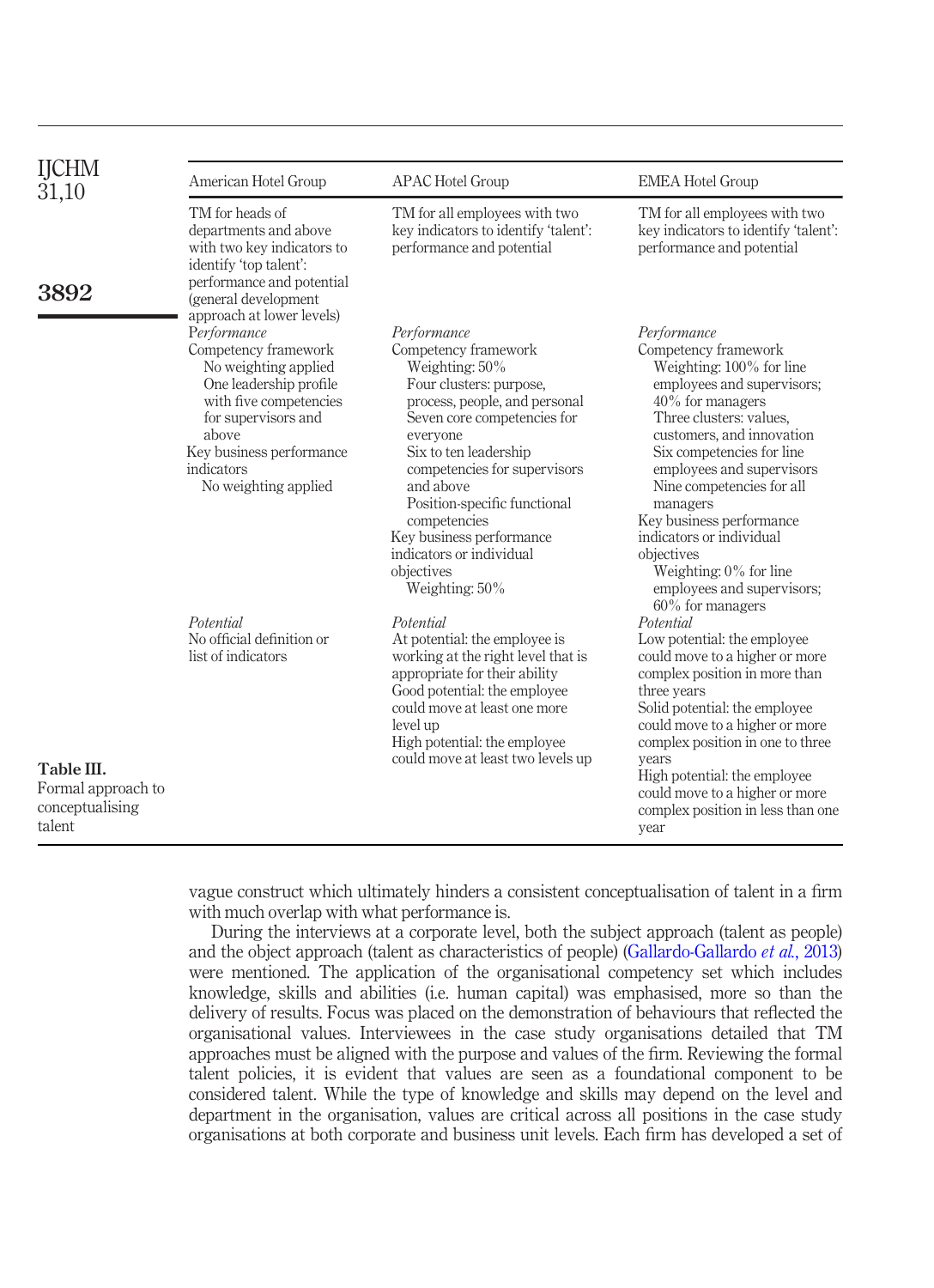organisation-specific values which are either integrated or mirrored in the competencies Conceptualising requested. This shows the importance of organisational context when conceptualising talent [\(Vaiman and Collings, 2015](#page-21-2)) and deserves further attention in the TM literature.

At a business unit level, interviewees shared their own understanding of what they regarded as talent. While some of the interviewees referred to the subject approach, the majority viewed talent as characteristics of people, thus applying the object approach towards talent [\(Gallardo-](#page-19-4)[Gallardo](#page-19-4) *et al.*, 2013). Despite the established formal approaches, there is a disjuncture between corporate and business unit levels, particularly at APAC Hotel Group and EMEA Hotel Group. The very centralised TM approach at these two organisations lacked some collaborative engagement across the corporate and business unit leaders which resulted in different inclusive and exclusive interpretations around talent. At American Hotel Group, interviewees also interpreted talent differently. However, a strong alignment around the organisational purpose and values and its demonstration as a key component of talent was found.

The misalignment between formal talent policies and business unit interpretations of talent was evident as the various characteristics of talent were not viewed in context of the formal competency framework but as individual interpretations by the managers. In contrast to the corporate leaders' focus on talent as capital, the interpretations of the business managers can be related to a variety of other theoretical streams, for example, talent as individual differences, as giftedness, as strength and as commitment. When describing the various competencies required, it was evident that the examples were closely related to the uniqueness of the hospitality sector, for example, passion for the industry, customer focus and delighting guests which shows the importance of the sectoral context.

#### Conclusions and implications

This paper investigated how leaders across corporate and business unit levels conceptualised talent in multinational hotel corporations. By doing so, the paper addressed the empirical gap on the understanding of talent in practice, and the findings add to the limited knowledge of TM conceptualisation in hotel organisations.

While a formal concept has been established, a lack of clarity across levels was evident with both subject and object approaches as well as inclusive and exclusive views on talent being present in the firms. The formal approaches to talent provide further support to the school of thought of talent as capital and the core dimensions of performance and potential [\(Collings,](#page-18-5) [2014\)](#page-18-5). However, we also found a variety of other interpretations, particularly at a business unit level. In addition to the often-discussed individual components of knowledge, skills and abilities, this study presents the consideration of organisational values as a core element when conceptualising talent. Given its critical role in all case study organisations at both corporate and business unit levels, more attention to the impact of organisational values is needed. The multiplicity of talent in hospitality organisations was emphasised by leaders at both corporate and business unit levels. Before, during and after a hotel stay, guests experience strategically constructed touchpoints through employees in several functions. Interviewees referred to the variety of front of house positions (with direct customer interaction) and back of house positions (with administrative or strategic foci). To manage this multiplicity of talent, it is arguably required to establish a differentiated TM architecture [\(Sparrow and Makram, 2015](#page-21-10); [Collings](#page-18-18) *et al.*, 2017) which allows the identification and development of distinct groups of talent in an organisation. The paper implies that a broader, multilevel approach to talent will assist scholars and practitioners to understand talent more comprehensively. Such an approach also requires to clearly distinguish between performance and potential, while demarcating between functional competencies which are specific to a position or department and broader

talent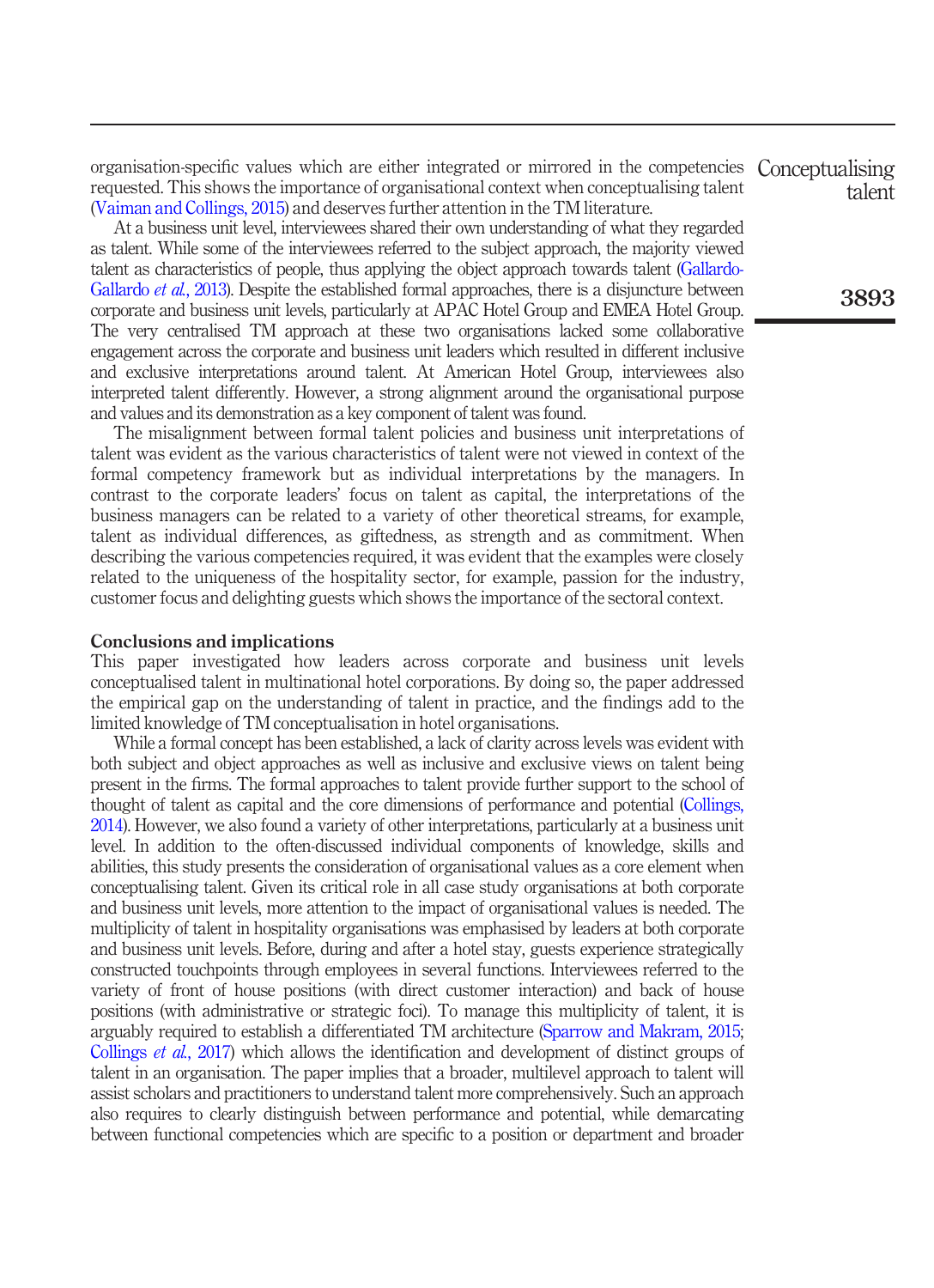IJCHM 31,10

3894

dimensions of talent (e.g. demonstration of organisational values), which may be applicable across levels and functions.

Ultimately, there is no single perspective on talent, as it is a contested domain, and as such, a combination of subject and object approaches is present. However, the multiplicity of talent should not justify a lack of clarity on what talent means in an organisation, particularly if the objective is to identify talent on a global scale. Seeking alignment to replicate and exploit talent practices across business units leads to more consistency and potentially a more effective talent identification process. In contrast, a lack of clarity on what talent means in an organisation may lead to uneven and detrimental outcomes at the individual, unit and organisational levels: for example, ambiguity and misperceptions on talent status, negative perceptions around procedural fairness among employees and an inconsistent talent identification process [\(Thunnissen and Van Arensbergen, 2015](#page-21-11)). It is evident that the development of formal policies does not suffice, but active management of the implementation (observable behaviour), internalisation (degree of acceptance) and integration (link to existing practices) may be essential if a global, consistent perspective is desired [\(Björkman and Lervik, 2007](#page-18-4)).

The conceptualisation of talent needs to be further developed at a corporate level and cascaded down the various levels in the organisations to have a consistent approach across the organisation as well as engagement by all employees. To some extent, we found discomfort among interviewees when they were asked to conceptualise talent, as they wanted to avoid an exclusive view on talent. Interviewees across levels and organisations stated the concern of inclusivity of all employees and asserted that all employees provide value as part of the service chain. Organisations ought to address the low awareness of talent terminology at a business unit level and have discussions around what constitutes talent. Employees, on the other hand, should familiarise themselves with talent language in the organisation. While the multiplicity of talent in the hospitality industry should be valued, it appears necessary to have a broad global concept which is aligned with business strategies to consistently identify talent.

#### Limitations and future research

Like all research projects, there are limitations that are worthy of acknowledgement. While the paper benefits from rich, illustrative data, it does not present any quantitative evidence around the conceptualisation of talent. Moreover, the generalisation and theorisation of case study research has been questioned in the literature due the limited number of organisations involved in such studies. As only three organisations were able to commit to the research, replication of the study with more firms is required. We followed a process of referral sampling and relied on the judgement of the three gatekeepers to identify suitable participants based on their position, location and availability. The study focused on corporate and business unit leaders and, thus, did not include the large population of line employees. In addition, the research was conducted in various cultural settings, and thus, the interviewees' beliefs and assumptions may have been influenced by the cultural norms in a particular context.

While this study presents insights from three hotel corporations, more information on how other organisations in the hospitality sector, and indeed, other sectors on how they conceptualise talent would be useful to corroborate the findings ([Thunnissen](#page-21-3) *et al.*, 2013). Clarifying the term talent is critical when conducting TM studies. Ignoring this initial step leads to the danger of collecting results on TM practices that lack relevance in the actual organisational setting. More information regarding what each dimension of talent entails (e.g. performance and potential) is required. In addition, the inclusion of other staff members (i.e. line employees) would be valuable in comparing their perceptions on the concept of talent with the observations from the operational and HR managers [\(Sonnenberg](#page-21-12) et al., 2014; [Khoreva](#page-20-18) et al., 2017). Organisations must ensure that employees experience a system that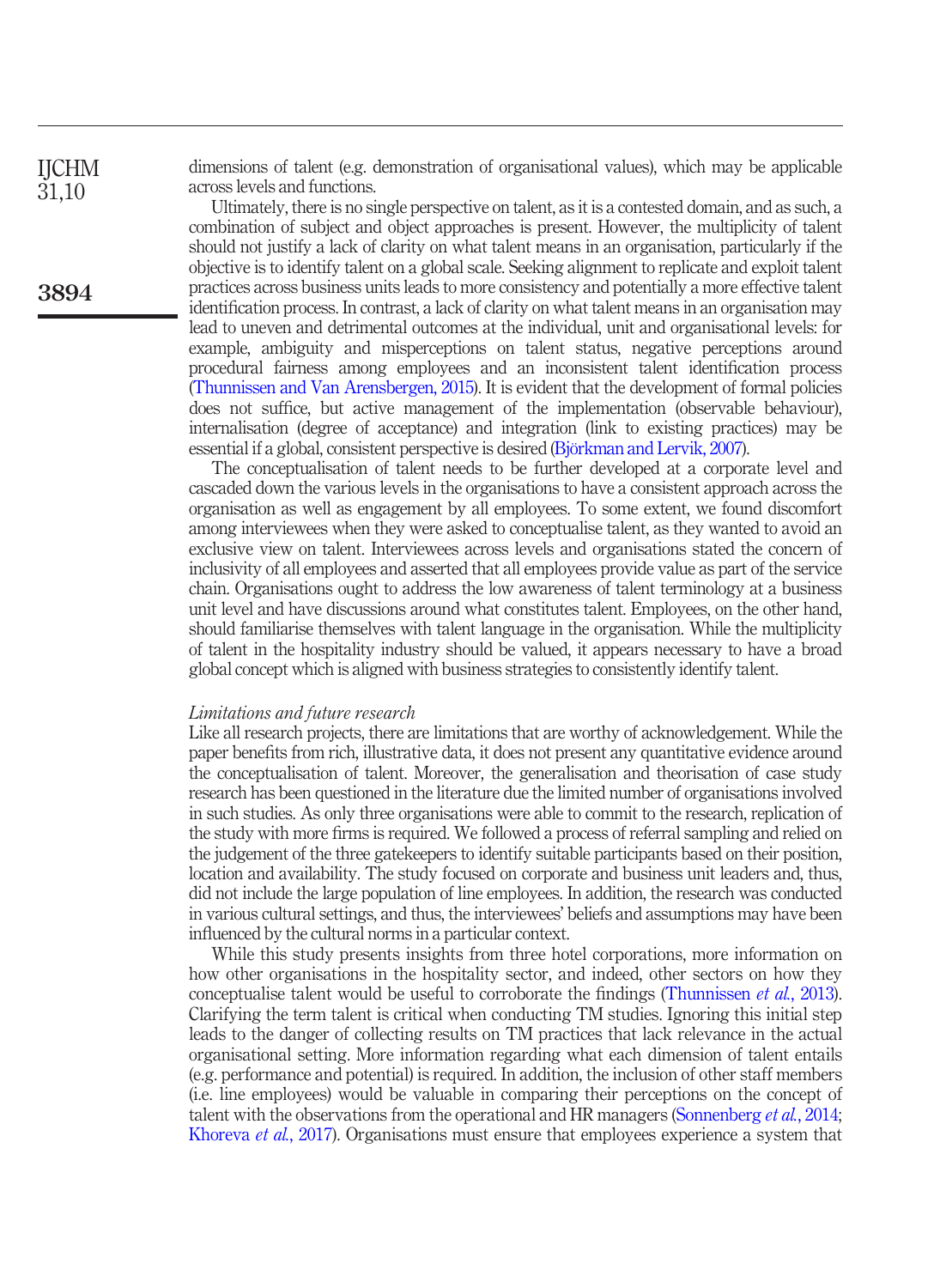offers a "strategic climate for talent" [\(King, 2017](#page-20-19), p. 301). The case study organisations Conceptualising focused on individual talent as part of their understanding of talent. Future studies could, therefore, evaluate talent from group or network perspectives. talent

#### References

- <span id="page-18-11"></span>Alziari, L. (2017), "A chief HR officer's perspective on talent management", Journal of Organizational Effectiveness: People and Performance, Vol. 4 No. 4, pp. 379-383.
- <span id="page-18-15"></span>Barron, P. (2008), "Education and talent management: Implications for the hospitality industry", International Journal of Contemporary Hospitality Management, Vol. 20 No. 7, pp. 730-742.
- <span id="page-18-14"></span>Baum, T. (2006), "Reflections on the nature of skills in the experience economy: challenging traditional skills models in hospitality", Journal of Hospitality and Tourism Management, Vol. 13 No. 2, pp. 124-135.
- <span id="page-18-17"></span>Bazeley, P. and Jackson, K. (2013), *Qualitative Data Analysis with NVivo*, Sage Publications, Thousand Oaks, CA.
- <span id="page-18-12"></span>Bharwani, S. and Butt, N. (2012), "Challenges for the global hospitality industry: an HR perspective", Worldwide Hospitality and Tourism Themes, Vol. 4 No. 2, pp. 150-162.
- <span id="page-18-13"></span>Bharwani, S. and Jauhari, V. (2013), "An exploratory study of competencies required to co-create memorable customer experiences in the hospitality industry", International Journal of Contemporary Hospitality Management, Vol. 25 No. 6, pp. 823-843.
- <span id="page-18-1"></span>Björkman, I., Ehrnrooth, M., Mäkelä, K., Smale, A. and Sumelius, J. (2013), "Talent or not? Employee reactions to talent identification", Human Resource Management, Vol. 52 No. 2, pp. 195-214.
- <span id="page-18-4"></span>Björkman, I. and Lervik, J.E. (2007), "Transferring HR practices within multinational corporations", Human Resource Management Journal, Vol. 17 No. 4, pp. 320-335.
- <span id="page-18-6"></span>Blair, M.M. (2011), "An economic perspective on the notion of 'human capital'", in Burton-Jones, A. and Spender, J. (Eds), The Oxford Handbook of Human Capital, Oxford University Press, Oxford.
- <span id="page-18-9"></span>Boudreau, J.W. and Ramstad, P.M. (2005), "Talentship, talent segmentation, and sustainability: a new HR decision science paradigm for a new strategy definition", Human Resource Management, Vol. 44 No. 2, pp. 129-136.
- <span id="page-18-16"></span>Braun, V. and Clarke, V. (2006), "Using thematic interview analysis in psychology", *Qualitative* Research in Psychology, Vol. 3 No. 2, pp. 77-101.
- <span id="page-18-8"></span>Buckingham, M. and Vosburgh, R.M. (2001), "The 21st century human resources function: It's the talent, stupid!", Human Resource Planning, Vol. 24, pp. 17-23.
- <span id="page-18-7"></span>Burton-Jones, A. and Spender, J. (2011), "Introduction", in Burton-Jones, A. and Spender, J. (Eds) The Oxford Handbook of Human Capital, Oxford University Press, Oxford.
- <span id="page-18-2"></span>Cappelli, P. (2008), "Talent management for the twenty-first century", *Harvard Business Review*, Vol. 86, pp. 74-81.
- <span id="page-18-0"></span>Cappelli, P. and Keller, J.R. (2017), "The historical context of talent management", in Collings, D.G., Mellahi, K. and Cascio, W.F. (Eds), The Oxford Handbook of Talent Management, Oxford University Press, Oxford.
- <span id="page-18-10"></span>Clutterbuck, D. (2012), The Talent Wave: Why Succession Planning Fails and What to Do about It, Kogan Page, London.
- <span id="page-18-5"></span>Collings, D.G. (2014), "Integrating global mobility and global talent management: exploring the challenges and strategic opportunities", Journal of World Business, Vol. 49 No. 2, pp. 253-261.
- <span id="page-18-3"></span>Collings, D.G. and Mellahi, K. (2009), "Strategic talent management: a review and research agenda", Human Resource Management Review, Vol. 19 No. 4, pp. 304-313.
- <span id="page-18-18"></span>Collings, D.G., Mellahi, K. and Cascio, W.F. (2017),"Introduction", in Collings, D.G., Mellahi, K. and Cascio, W. F. (Eds),The Oxford Handbook of Talent Management, Oxford University Press, Oxford.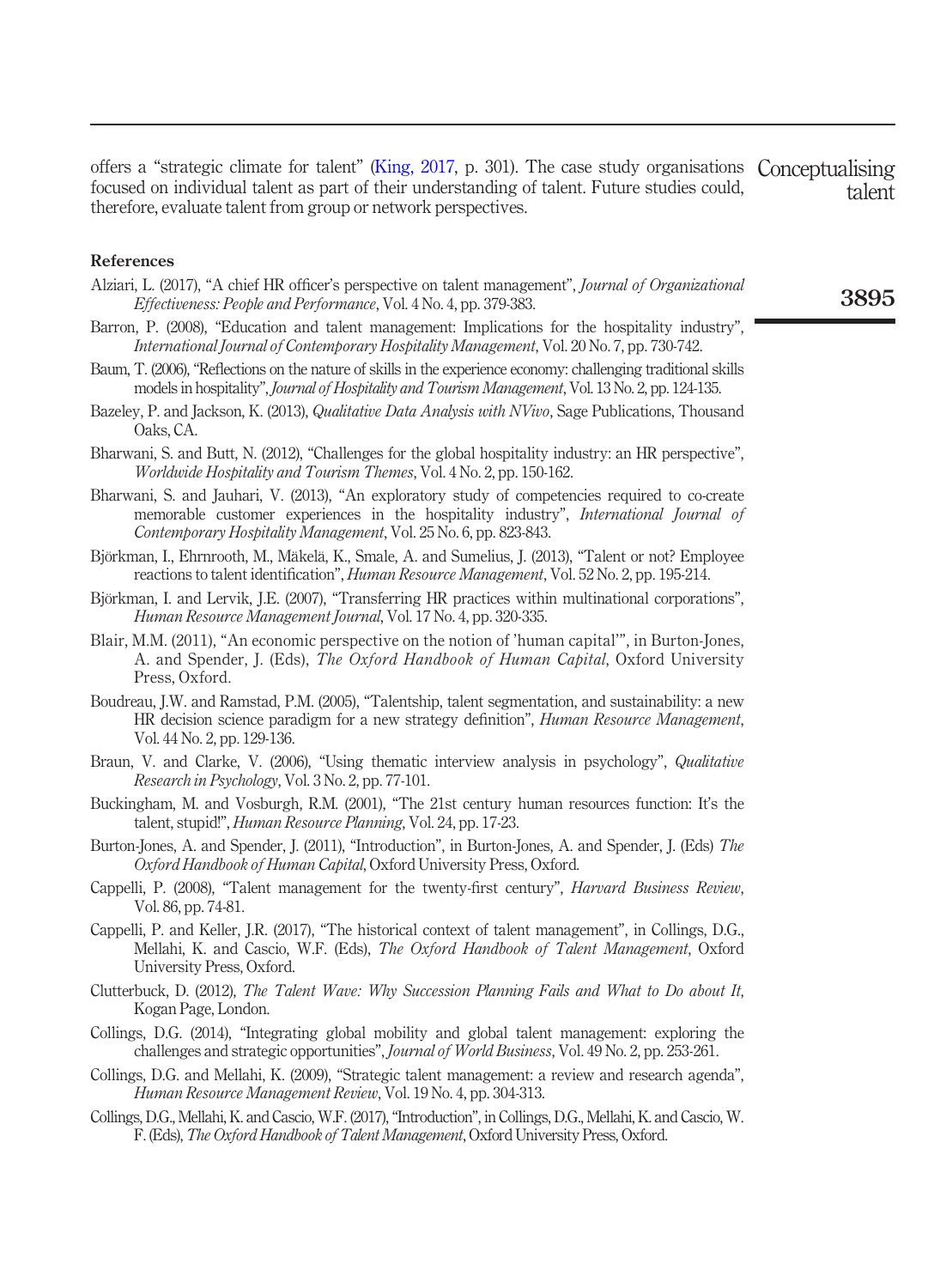<span id="page-19-18"></span><span id="page-19-17"></span><span id="page-19-16"></span><span id="page-19-15"></span><span id="page-19-14"></span><span id="page-19-13"></span><span id="page-19-12"></span><span id="page-19-11"></span><span id="page-19-10"></span><span id="page-19-9"></span><span id="page-19-8"></span><span id="page-19-7"></span><span id="page-19-6"></span><span id="page-19-5"></span><span id="page-19-4"></span><span id="page-19-3"></span><span id="page-19-2"></span><span id="page-19-1"></span><span id="page-19-0"></span>

| <b>IJCHM</b><br>31,10 | Cooke, F.L., Saini, D.S. and Wang, J. (2014), "Talent management in China and India: a comparison of<br>management perceptions and human resource practices", Journal of World Business, Vol. 49<br>No. 2, pp. 225-235.                                                                                                                                            |
|-----------------------|--------------------------------------------------------------------------------------------------------------------------------------------------------------------------------------------------------------------------------------------------------------------------------------------------------------------------------------------------------------------|
|                       | Coulson-Thomas, C. (2012), "Talent management and building high performance organisations",<br>Industrial and Commercial Training, Vol. 44, pp. 429-436.                                                                                                                                                                                                           |
| 3896                  | D'Annunzio-Green, N. (2018), "Cornerstones of talent management as a strategic priority in the<br>hospitality", <i>Worldwide Hospitality and Tourism Themes</i> , Vol. 10, pp. 5-13.                                                                                                                                                                               |
|                       | D'Annunzio-Green, N. and Teare, R. (2018), "Reflections on the theme issue outcomes: is talent<br>management a strategic priority in the hospitality sector?", Worldwide Hospitality and Tourism<br><i>Themes, Vol. 10, pp. 124-130.</i>                                                                                                                           |
|                       | Deery, M. and Jago, L. (2015), "Revisiting talent management, work-life balance and retention strategies",<br>International Journal of Contemporary Hospitality Management, Vol. 27 No. 3, pp. 453-472.                                                                                                                                                            |
|                       | Digital Luxury, G. and Laaroussi, S. (2014), The World Luxury Index Hotels 2014: The Most Sought-<br><i>after Luxury Hotels</i> , Digital Luxury Group (DLG), Geneva.                                                                                                                                                                                              |
|                       | Dogru, T. (2017), "Under- vs over-investment: hotel firms' value around acquisitions", <i>International</i><br>Journal of Contemporary Hospitality Management, Vol. 29 No. 8, pp. 2050-2069.                                                                                                                                                                       |
|                       | Dries, N. (2013a), "Talent management, from phenomenon to theory: introduction to the special issue",<br>Human Resource Management Review, Vol. 23 No. 4, pp. 267-271.                                                                                                                                                                                             |
|                       | Dries, N. (2013b), "The psychology of talent management: a review and research agenda", <i>Human</i><br>Resource Management Review, Vol. 23 No. 4, pp. 272-285.                                                                                                                                                                                                    |
|                       | Dries, N. and Pepermans, R. (2007), "Real high-potential careers: an empirical study into the<br>perspectives of organisations and high potentials", Personnel Review, Vol. 37 No. 1, pp. 85-108.                                                                                                                                                                  |
|                       | Dries, N. and Pepermans, R. (2012), "How to identify leadership potential: development and testing of a<br>consensus model", Human Resource Management, Vol. 51 No. 3, pp. 361-385.                                                                                                                                                                                |
|                       | Ewerlin, D. (2013), "The influence of global talent management on employer attractiveness: an<br>experimental study; der einfluss des global talent managements auf die arbeitgeberattraktivität:<br>eine experimentelle untersuchung", Zeitschrift Für Personalforschung; German Journal of<br>Research in Human Resource Management, Vol. 27 No. 3, pp. 279-304. |
|                       | Farndale, E., Scullion, H. and Sparrow, P.R. (2010), "The role of the corporate HR function in global<br>talent management", Journal of World Business, Vol. 45 No. 2, pp. 161-168.                                                                                                                                                                                |
|                       | Festing, M., Schäfer, L. and Scullion, H. (2013), "Talent management in medium-sized German<br>companies: an explorative study and agenda for future research", <i>International Journal of</i><br>Human Resource Management, Vol. 24 No. 9, pp. 1872-1893.                                                                                                        |
|                       | Finkelstein, L.M., Costanza, D.P. and Goodwin, G.F. (2018), "Do your high potentials have potential?<br>The impact of individual differences and designation on leader success", Personnel Psychology,<br>Vol. 71 No. 1, pp. 3-22.                                                                                                                                 |
|                       | Gallardo-Gallardo, E., Dries, N. and González-Cruz, T.F. (2013), "What is the meaning of 'talent' in the<br>world of work?", Human Resource Management Review, Vol. 23 No. 4, pp. 290-300.                                                                                                                                                                         |
|                       | Groysberg, B. (2010), Chasing Stars: The Myth of Talent and the Portability of Performance, Princeton<br>University Press, Princeton, NJ.                                                                                                                                                                                                                          |
|                       | Harvey, M.G. and Novicevic, M.M. (2004), "The development of political skill and political capital by<br>global leaders through global assignments", <i>International Journal of Human Resource</i><br><i>Management, Vol. 15 No. 7, pp. 1173-1188.</i>                                                                                                            |
|                       | Hein, S.G. and Riegel, C.D. (2012), "Human resource and organizational management content in the<br>hospitality curriculum: how the professionals view it", Journal of Human Resources in<br>Hospitality and Tourism, Vol. 11 No. 2, pp. 165-181.                                                                                                                  |
|                       | Horner, S. (2017), "Talent management defined", in Horner, S. (Ed.), Talent Management in Hospitality<br>and Tourism, Goodfellow Publishers, Oxford.                                                                                                                                                                                                               |
|                       |                                                                                                                                                                                                                                                                                                                                                                    |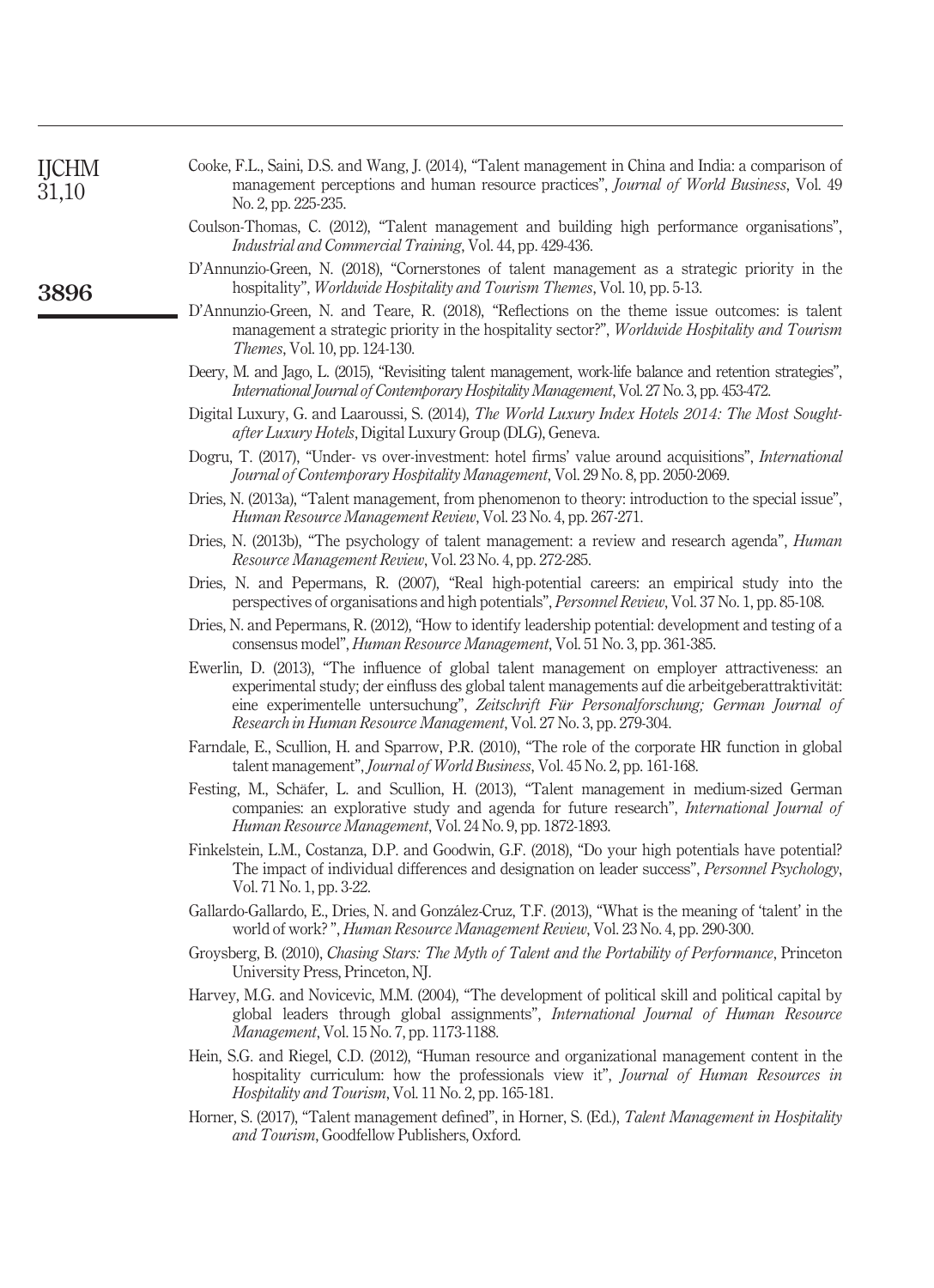- <span id="page-20-7"></span>Iles, P., Preece, D. and Xin, C. (2010), "Talent management as a management fashion in HRD: towards a Conceptualising research agenda", Human Resource Development International, Vol. 13 No. 2, pp. 125-145. talent
- <span id="page-20-10"></span>Jayawardena, C., McMillan, D., Pantin, D., Taller, M. and Willie, P. (2013), "Trends in the international hotel industry", *Worldwide Hospitality and Tourism Themes*, Vol. 5 No. 2, pp. 151-163.
- <span id="page-20-0"></span>Jones, J.T., Whitaker, M., Seet, P.S. and Parkin, J. (2012), "Talent management in practice in Australia: Individualistic or strategic? An exploratory study", Asia Pacific Journal of Human Resources, Vol. 50 No. 4, pp. 399-420.
- <span id="page-20-18"></span>Khoreva, V., Vaiman, V. and Van Zalk, M. (2017), "Talent management practice effectiveness: investigating employee perspective", Employee Relations, Vol. 39 No. 1, pp. 19-33.
- <span id="page-20-19"></span>King, K.A. (2017), "The talent climate: creating an organisational context supportive of sustainable talent development through implementation of a strong talent system", Journal of Organizational Effectiveness: People and Performance, Vol. 4 No. 4, pp. 298-314.
- <span id="page-20-6"></span>Lepak, D.P., Takeuchi, R. and Swart, J. (2011), "Aligning human capital with organizational needs", in Burton-Jones, A. and Spender, J. (Eds), The Oxford Handbook of Human Capital, Oxford University Press, Oxford.
- <span id="page-20-17"></span>Lewis, R.E. and Heckman, R.J. (2006), "Talent management: a critical review", *Human Resource* Management Review, Vol. 16 No. 2, pp. 139-154.
- <span id="page-20-1"></span>McDonnell, A., Collings, D.G., Mellahi, K. and Schuler, R.S. (2017), "Talent management: a systematic review and future prospects", *European J. Of International Management*, Vol. 11, pp. 86-128.
- <span id="page-20-15"></span>Marshall, C. and Rossman, G.B. (2016), *Designing Qualitative Research*, Sage Publications, Thousand Oaks, CA.
- <span id="page-20-9"></span>Meyers, M.C. and Van Woerkom, M. (2014), "The influence of underlying philosophies on talent management: theory, implications for practice, and research agenda", *Journal of World Business*, Vol. 49 No. 2, pp. 192-203.
- <span id="page-20-3"></span>Meyers, M.C., Van Woerkom, M. and Dries, N. (2013), "Talent: innate or acquired? Theoretical considerations and their implications for talent management", Human Resource Management Review, Vol. 23 No. 4, pp. 305-321.
- <span id="page-20-2"></span>Nijs, S., Gallardo-Gallardo, E., Dries, N. and Sels, L. (2014), "A multidisciplinary review into the definition, operationalization, and measurement of talent", *Journal of World Business*, Vol. 49 No. 2, pp. 180-191.
- <span id="page-20-8"></span>O'Boyle, E. and Kroska, S. (2017), "Star performers", in Collings, D.G., Mellahi, K. and Cascio, W.F. (Eds), The Oxford Handbook of Talent Management, Oxford University Press, Oxford.
- <span id="page-20-12"></span>Pizam, A. and Shani, A. (2009), "The nature of the hospitality industry: present and future managers' perspectives", Anatolia; an International Journal of Tourism and Hospitality Research, Vol. 20, pp. 134-150.
- <span id="page-20-16"></span>Podsakoff, P.M., Mackenzie, S.B., Lee, J. and Podsakoff, N.P. (2003), "Common method biases in behavioral research: a critical review of the literature and recommended remedies", Journal of Applied Psychology, Vol. 88 No. 5, pp. 879-903.
- <span id="page-20-14"></span>Ramdhony, A. and D'Annunzio-Green, N. (2018), "A dialogic reframing of talent management as a lever for hospitableness", Worldwide Hospitality and Tourism Themes, Vol. 10 No. 1, pp. 14-27.
- <span id="page-20-13"></span>Reilly, P. (2018), "Building customer centricity in the hospitality sector: the role of talent management", Worldwide Hospitality and Tourism Themes, Vol. 10 No. 1, pp. 42-56.
- <span id="page-20-5"></span>Schiemann, W.A. (2014), "From talent management to talent optimization", Journal of World Business, Vol. 49 No. 2, pp. 281-288.
- <span id="page-20-11"></span>Sheehan, M., Grant, K. and Garavan, T.N. (2018), "Strategic talent management: a macro and micro analysis of current issues in hospitality and tourism", Worldwide Hospitality and Tourism Themes, Vol. 10 No. 1, pp. 28-41.
- <span id="page-20-4"></span>Silzer, R.F. and Dowell, B.E. (2009), Strategy-Driven Talent Management: A Leadership Imperative, John Wiley and Sons, Hoboken, NJ.